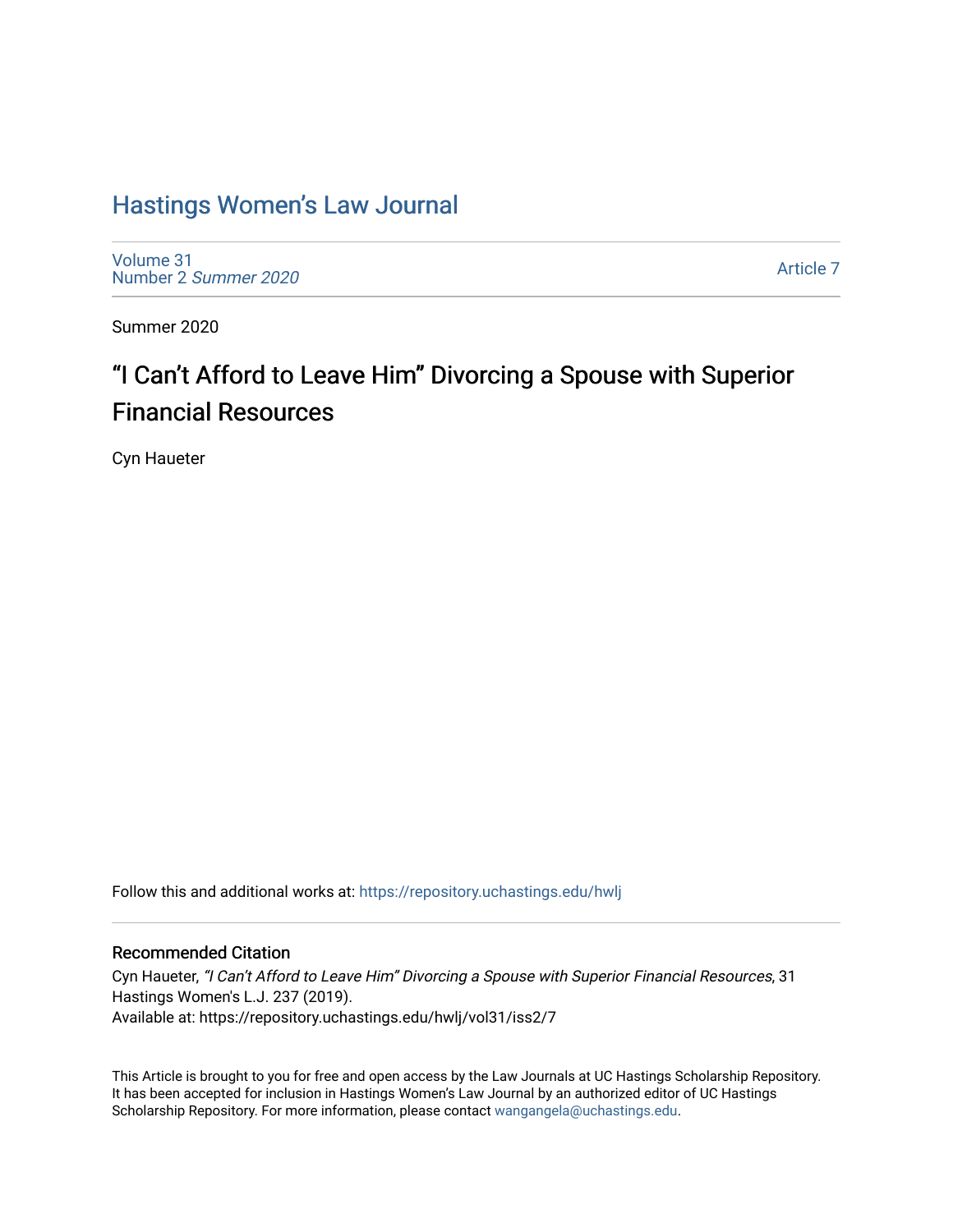# "I Can't Afford to Leave Him" Divorcing a Spouse with Superior Financial Resources

*By Cyn Haueter*

## I. INTRODUCTION

Current research shows that approximately half of all marriages will end in divorce within twenty years.<sup>1</sup> People divorce for a variety of reasons, ranging from the benign to the scandalous, but adoption of no-fault divorce laws in all fifty states indicates the government-recognized importance of the ability to leave an unhappy marriage.<sup>2</sup> Along with rising divorce rates, the past few decades have seen an increase in the cost of contested divorces,<sup>3</sup> as well as concerns over how married individuals without independent means can afford them.

Part II of this note examines the social and economic impact of divorce on women, who are more likely to be the more economically disadvantaged partners in heterosexual marriages,<sup>4</sup> thus demonstrating the importance of access to legal representation in marital dissolutions. Part III discusses the issues that spouses lacking financial resources face in hiring a lawyer for divorce proceedings. Part IV offers background on court-mandated fee shifting and pendente lite attorney's fees in particular. Part V compares the statutes and practices of pendente lite fee shifting in California, a community property state, and New York, an equitable distribution state. Finally, Part VI concludes this note with suggestions on how states might improve their statutes in the interest of fairness and justice.

HASTINGS WOMEN'S LAW JOURNAL 237

 <sup>1.</sup> Casey E. Copen et al*., First Marriages in the United States: Data from the 2006- 2010 National Survey of Family Growth*, 49 NATIONAL HEALTH STATISTICS REPORT 1, 7 (2012) (This average divorce rate is nearly identical to divorce rates calculated in the 1970s).

 <sup>2.</sup> Lauren Guidice, Note, *New York and Divorce: Finding Fault in a No-Fault System*, 19 J.L. & POL'Y 787, 788 (2011).

<sup>3</sup>*. See infra* Part III.

 <sup>4.</sup> This note focuses primarily on heterosexual marriages where the husband is the primary breadwinner, controls the couple's liquid assets, or is otherwise in a financially advantageous position to wife. This is not intended to marginalize LGBTQ marriages, but rather reflects the currently available academic research and case law. This note also does not consider the impact of premarital or post-marital agreements on divorce legal fees.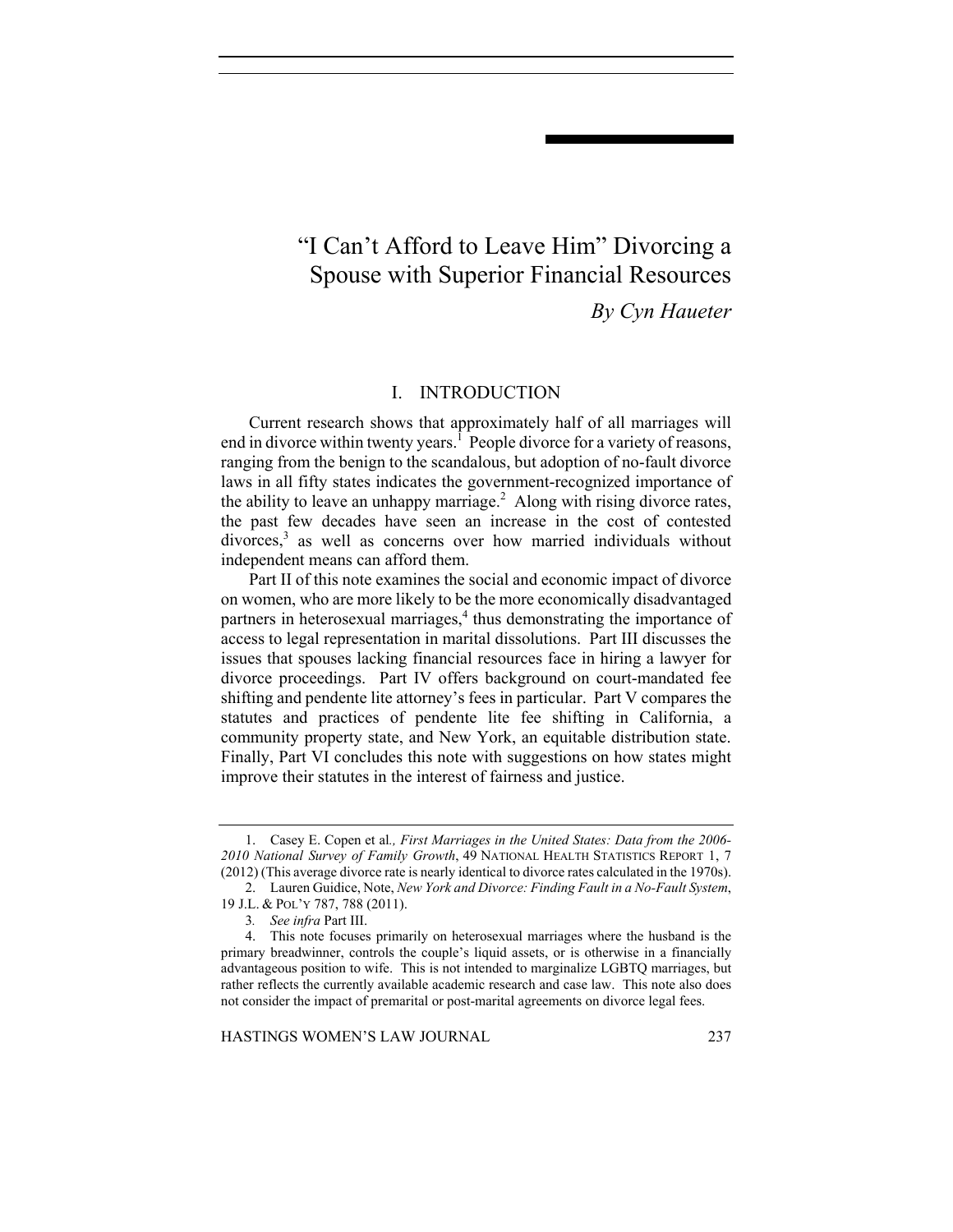#### II. THE SOCIAL AND ECONOMIC IMPACT OF DIVORCE

In heterosexual marriages, many women have limited access to financial resources at the point of dissolution or divorce. In 2017, approximately half of married women worked outside the home.<sup>5</sup> Women who do work earn less than their male counterparts of comparable experience and education,<sup>6</sup> and husbands out-earn their wives in over twothirds of marriages.<sup>7</sup> This disparity in pay is often attributed to social and cultural bias, as well as time spent on domestic responsibilities.<sup>8</sup> Women have fewer opportunities to accrue wealth because they generally perform more of the childrearing and homemaking duties than their partners, regardless of who works outside the home.<sup>9</sup> Reduced earning capacity, combined with the fact that most married people have joint bank accounts,  $10$ creates a situation where women are at greater risk of financial abuse during marriage or at the outset of divorce.<sup>11</sup> As a result, a disproportionate percentage of women may lack the capital to hire a competent lawyer to initiate or defend a divorce action.

<sup>5</sup>*. Employment Characteristics – Families*, BUREAU OF LABOR AND STATICS (April 19, 2018), https://www.bls.gov/news.release/famee.htm [https://perma.cc/W3VP-9E64]. For further research on parental workforce participation, see Gretchen Livingston, *Stay-at-Home Moms and Dads Account for About One-in-Five U.S. Parents*, PEW RESEARCH CENTER (Sept. 24, 2018), https://www.pewresearch.org/fact-tank/2018/09/24/stay-at-homemoms-and-dads-account-for-about-one-in-five-u-s-parents/ [https://perma.cc.UM 3Z-SQ5Q], and Joseph Chamie, *Despite Growing Gender Equality, More Women Stay at Home than Men*, YALEGLOBAL ONLINE (Jan. 25, 2018), https://yaleglobal.yale.edu/content/ morewomen-stay-home-men [https://perma.cc/2ZM6-UJ23].

<sup>6</sup>*. Pay Equity and Discrimination*, INSTITUTE FOR WOMEN'S POLICY RESEARCH (last visited Mar. 22, 2019), https://iwpr.org/issue/employment-education-economic-change /pay-equity-discrimination/ [https://perma.cc/EGB7-P5A4].

 <sup>7.</sup> Kim Parker and Renee Stepler, *Americans See Men as the Financial Providers, Even as Women's Contributions Grow*, PEW RESEARCH CENTER (Sept. 20, 2017) https://www.pewresearch.org/fact-tank/2017/09/20/americans-see-men-as-the-financialproviders-even-as-womens-contributions-grow/ [https://perma.cc/G8E4-UE8U].

 <sup>8.</sup> Joseph Chamie, *Women More Educated Than Men But Still Paid Less*, YALEGLOBAL ONLINE (Mar. 6, 2014), https://yaleglobal.yale.edu/content/women-more-edu cated-men-still-paid-less [https://perma.cc/UBS5-3Q4V].

<sup>9</sup>*. Chore Wars: Men, Women and Housework,* NATIONAL SCIENCE FOUNDATION, https://www.nsf.gov/discoveries/disc\_images.jsp?cntn\_id=111458 [https://perma.cc/LP54- V5YD]; *see generally* Rebecca M. Horne et al., *Time, Money, or Gender? Predictors of the Division of Household Labour Across Life Stages*, 78 SEX ROLES 731, 739 (2018).

 <sup>10.</sup> Fenaba R. Addo and Sharon Sassler, *Financial Arrangements and Relationship Quality in Low-Income Couple*s, 54 FAM RELAT. 408, 410 (2010); Andrew Plepler, Note, *2018 Better Money Habits Millennial Report*, BANK OF AMERICA 1, 8 (2018), https:// bettermoneyhabits.bankofamerica.com/content/dam/bmh/pdf/ar6vnln9-boa-bmh-millenn ial-report-winter-2018-final2.pdf.

<sup>11</sup>*. See* Arianne Renan Barzilay, *Power in the Age of In/Equality: Economic Abuse, Masculinities, and the Long Road to Marriage Equality*, 51 AKRON L. REV. 323 (2017).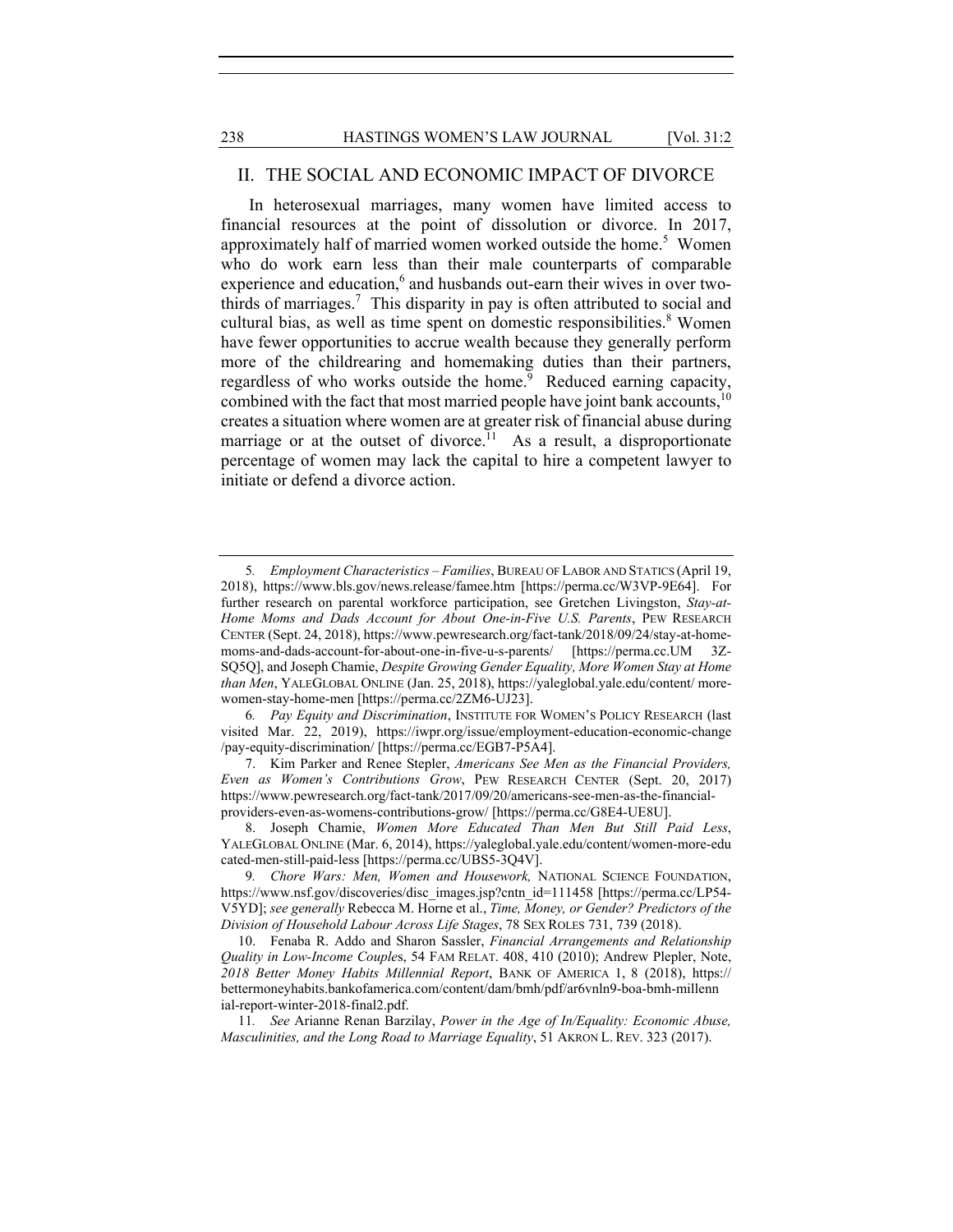Women, especially those with children, experience disproportionately negative financial outcomes from divorces.12 Divorce is a significant factor in why families descend into poverty.<sup>13</sup> Women perform the majority of the domestic labor both before and after divorce, which is not fully valued in settlement proceedings. $<sup>14</sup>$  They are also more likely to retain primary</sup> custody of their children after a divorce.<sup>15</sup> Those who work after divorce are still impacted by pay disparity, $16$  and often do not earn at their full capacity due to increased responsibilities as a single parent.  $17$  Women who have joint custody with the children's father also experience a negative economic and professional impact.<sup>18</sup> Men, on the other hand, may realize a financial benefit to divorce.<sup>19</sup> Even when ordered to pay divorce settlement or child support, they are less encumbered with childcare and chores, which allows them to continue to work at their current earning potential.<sup>20</sup> This disparity between partners after divorce is a life-changing outcome for many women.

Courts and commentators have recognized the importance of equal access to legal representation in dissolution proceedings.<sup>21</sup> Studies indicate that people who receive legal assistance, whether from a legal clinic or attorney, are more likely to be "satisfied with the court system and the outcome than those who did not." $2^2$  This is because lawyers are experienced at navigating the court system, negotiating with opposing counsel, and devising legal strategies to maximize the odds of receiving a satisfactory outcome. For divorce proceedings in particular, an experienced attorney can be crucial in equitable settlements and custody arrangements, thus mitigating the damage that many women without adequate representation or guidance experience.<sup>23</sup> In addition to individual

 <sup>12.</sup> Stanford L. Bracer, *The Gender Gap in Standard of Living After Divorce: Vanishing Small*? 33 FAM. L.Q. 111, 113 (1999); Tess Wilkinson-Ryan and Deborah Small, *Negotiating Divorce: Gender and the Behavioral Economics of Divorce Bargaining,* 26 LAW AND INEQUALITY 109, 109 (2008).

 <sup>13.</sup> Monica A. Fennell, *Using State Legal Needs Studies to Increase Access to Justice for Low-Income Families*, 48 FAM. CT. REV. 619, 622 (2010).

 <sup>14.</sup> Ann Laquer Estin, *Maintenance, Alimony, and the Rehabilitation of Family Care,*  71 N.C. L. REV. 721, 753 (1993); Wilkinson-Ryan, *supra* note 12, at 128–29.

 <sup>15.</sup> Matthew D. Bramlett and William D. Mosher, *First Marriage Dissolution, Divorce, and Remarriage: United States,* 323 ADVANCE DATA 1, 2 (2001).

<sup>16</sup>*. Pay Equity and Discrimination*, *supra* note 6.

<sup>17</sup>*. Id.*; Wilkinson-Ryan, *supra* note 12, at 129.

 <sup>18.</sup> Wilkinson-Ryan, *supra* note 12, at 129.

 <sup>19.</sup> Bramlett, *supra* note 15.

<sup>20</sup>*. Id*.

<sup>21</sup>*. See* Kingston White*, A Call for Regulating Third-Party Divorce Litigation Funding*, 13 J.L. FAM. STUD. 395 (2011); Bibeane Metsch-Garcia, *Eliminating Financiers from the Equation: A Call for Court-Mandated Fee Shifting in Divorces*, 113 MICH. L. REV. 1271 (2015).

 <sup>22.</sup> Fennell, *supra* note 13, at 619.

 <sup>23.</sup> Wilkinson-Ryan, *supra* note 12; Bramlett, *supra* note15.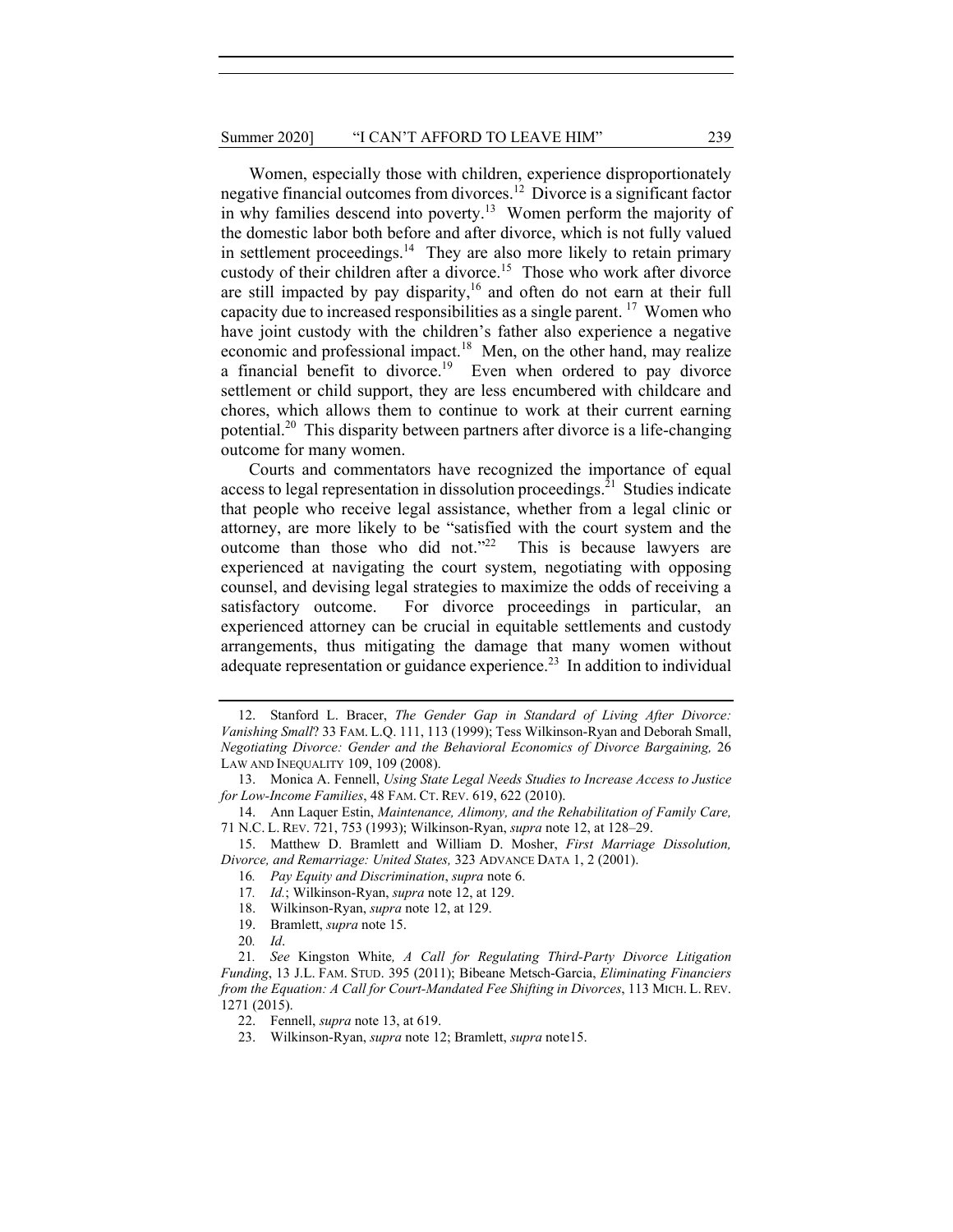outcomes, access to effective counsel also has the potential to set beneficial precedent and change laws, which impacts future divorce proceedings.<sup>24</sup> Despite the importance of effective counsel, court-appointed attorneys are generally not available for divorces, leaving parties responsible for their own representation.<sup>25</sup>

#### III. HIRING AND PAYING A LAWYER

Spouses who lack liquid assets or other financial resources have limited options and face obstacles in securing divorce attorneys. Legal costs vary by region and complexity of the case. An average mediated divorce costs approximately \$5,000, while the average litigated divorce can range between \$15,000 and \$30,000.<sup>26</sup> These costs can increase drastically when the divorce is contentious or the marital assets are valuable.<sup>27</sup> The Model Rules of Professional Conduct, which are adopted in some form by many jurisdictions, forbid attorneys from accepting contingency fees in domestic relation matters which result in alimony, support, or other property settlements.<sup>28</sup> Attorneys are also specifically precluded from taking contingency fees in divorce cases.<sup>29</sup> The purpose of this is to ensure that attorneys do not over-litigate a family matter in order to receive a larger settlement for their client and therefore a larger fee for themselves. Since contingency fees are not available, if a spouse cannot afford an attorney at cost the alternatives are generally limited to pro-bono legal services, pro se representation, or seeking alternative means to pay the cost of attorney's fees. Insufficient legal representation can lead to unfavorable divorce settlements, which then contributes to the continued financial inequality in divorced couples.

<sup>24</sup>*. See* Breitbart-Napp v. Napp, 216 Ariz. 74 (2007). The contentious divorce proceedings between Stacey Breitbart-Napp and David Napp inspired the Arizona legislature to change A.R.S.  $\S$  25-324 (LexisNexis 2010) to award a spouse attorney costs and fees when the other spouse files a petition for attorney fees in bad faith. Ms. Breitbart-Napp went on to found Balance Point Funding, LLC, a divorce financing firm. *Why Balance Point Was Founded*, BALANCE POINT FUNDING, LLC., http://www.balancepointfunding. com/our-story.html [https://perma.cc/6NUB-9NH5].

<sup>25</sup>*. See generally* Darrin Hurwitz and Sarah K. Eddy, *Thirty-First Annual Review of Criminal Procedure*, 90 GEO. L.J. 1579; Bruce Andrew Green, *Court Appointment of Attorneys in Civil Cases: The Constitutionality of Uncompensated Legal Assistance*, 81 COL. L. REV. 366 (1981); 3 CRIMINAL CONSTITUTIONAL LAW § 13.01; 32 A.L.R.5th 31.

 <sup>26.</sup> Leah Hoffman, *To Have and To Hold*, FORBES (Nov. 7, 2006), https://www. forbes.com/2005/02/24/cx\_lh\_0224legaldivorce.html#79402e4215f9 [https://perma.cc/7P 62-35WU].

 <sup>27.</sup> Johnson v. Chapin, 12 N.Y.3d 461, 467 (2009) (Finding that the trial court was reasonable in awarding the wife \$100,000 in counsel fees in light of the husband's estimated \$2,000,000 annual income compared to the wife's limited assets.).

 <sup>28.</sup> MODEL CODE OF PROF'L CONDUCT r. 1.5(d) (AM. BAR ASS'N, 2019) [https:// perma.cc/QA7D-5CH7].

<sup>29</sup>*. Id.*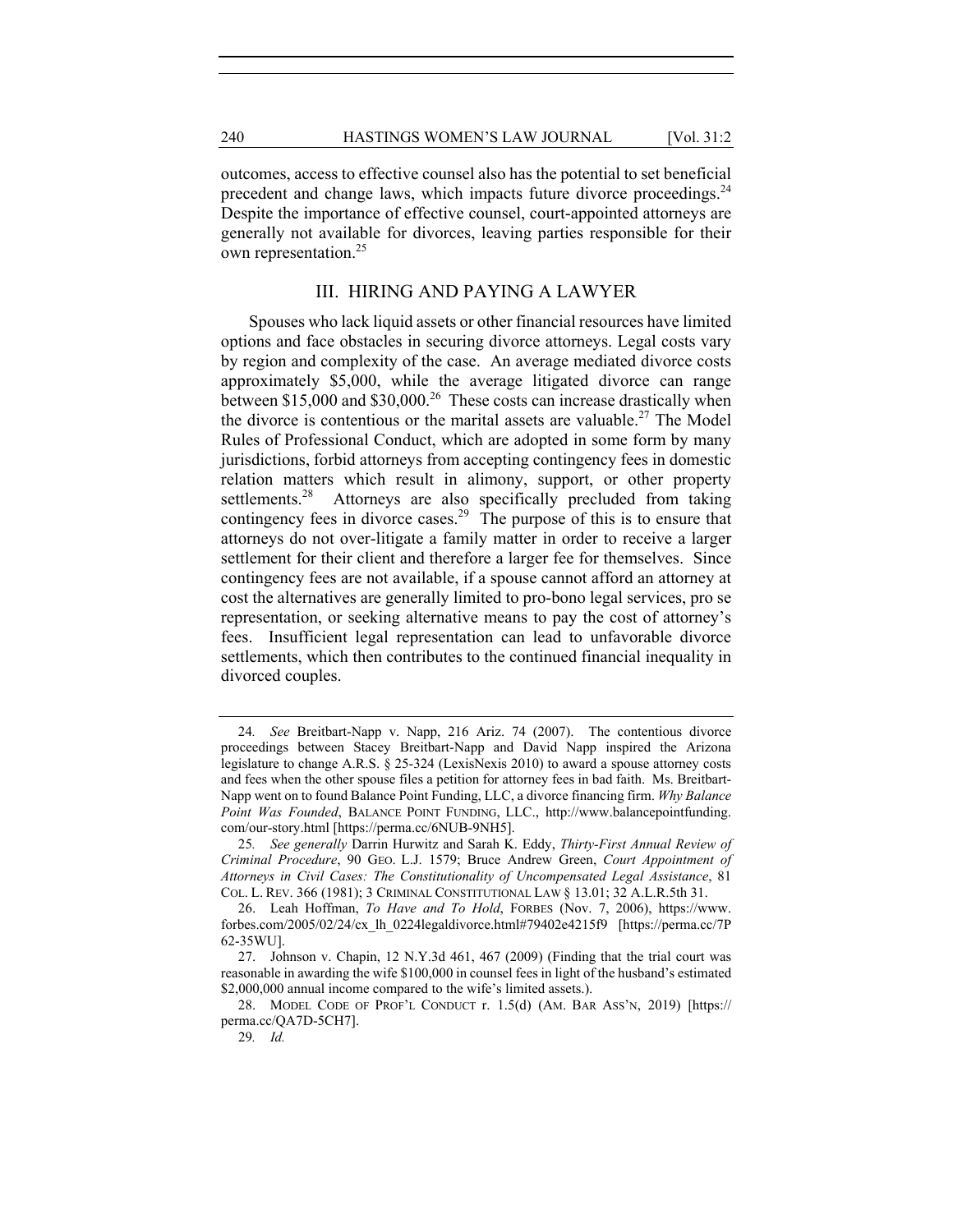#### **A. Pro Bono and Low-Cost Legal Representation**

Pro bono representation and other low-cost legal services are not a viable option in most divorces.<sup>30</sup> Family law matters like divorce and child custody are one of the primary legal needs of low-income people.<sup>31</sup> State reports show these needs are not adequately met by low-cost resources.<sup>32</sup> Legal clinics and pro bono attorneys have limited capacity because they often lack financial resources and personnel.<sup>33</sup> Potential clients can face long delays while waiting for legal assistance.<sup>34</sup> Many organizations that provide free services have qualification thresholds tied to the United States poverty rate that review a client's income and assets to determine qualification.<sup>35</sup> These thresholds generally disqualify spouses who are not impoverished but who nonetheless cannot sustain a private legal action. Also, low-cost or fixed-rate divorce attorneys often require payment at the time of service. $36$  While the amounts owed may be lower than traditional hourly rates, it can still be an insurmountable barrier for those with limited funds. Low-cost legal options are an important resource, but the limitations of such programs can mean that they are unlikely to fully meet the needs of economically disadvantaged spouses.

#### **B. Paying for Divorce with Loans**

When faced with the prospect of self-representation in divorce, particularly when the opposing party has hired counsel, a spouse without liquid assets may turn to a variety of resources to pay for a lawyer. Personal loans from banks, credit unions, or online lenders are common options,  $37$  as are informal loans from friends and family.<sup>38</sup> The divorce financing industry emerged in the last decade as a controversial means for cash-

<sup>30</sup>*. See generally* Fennell, *supra* note 13.

<sup>31</sup>*. Id.* at 621.

<sup>32</sup>*. Id*.

<sup>33</sup>*. Id*. at 624.

<sup>34</sup>*. Id*.

<sup>35</sup>*. Frequently Asked Questions*, BAY AREA LEGAL AID (last accessed March 22, 2019), https://baylegal.org/get-help/appointment-faqs/ [https://perma.cc/ZT82-YRCT]; *Client Intake Form*, PRO BONO PROJECT, https://static1.squarespace.com/static/51ba1be6e4 b0306d8e877d46/t/59720c7c86e6c056871dc051/1500646524740/\*\*EDITABLE+Intake+ Form.pdf [https://perma.cc/43F8-TEZS]; *Frequently Asked Questions*, LEGAL AID SOCIETY OF SOUTHWEST OHIO, LLC (last visited Mar. 22, 2019), https://www.lascinti.org/gethelp/frequently-asked-questions/ [https://perma.cc/9MSJ-5ZRN].

<sup>36</sup>*. Fixed Fee Divorce*, MY COLLABORATIVE TEAM, https://www.mycolla borativeteam.com/fixed-fee-divorce/ [https://perma.cc/ZX8A-DYKS]; *Fees and Services*, FAMILY AND CHILDREN'S LAW CENTER [https://perma.cc/E67T-TNZC].

 <sup>37.</sup> Steve Nicastro, *Where to Get a Personal Loan*, NERDWALLET, (Mar. 19, 2019) [https://perma.cc/2JBK-MSS7].

<sup>38</sup>*. Why Balance Point Was Founded*, BALANCE POINT FUNDING, LLC, http://www. balancepointfunding.com/our-story.html [https://perma.cc/6NUB-9NH5].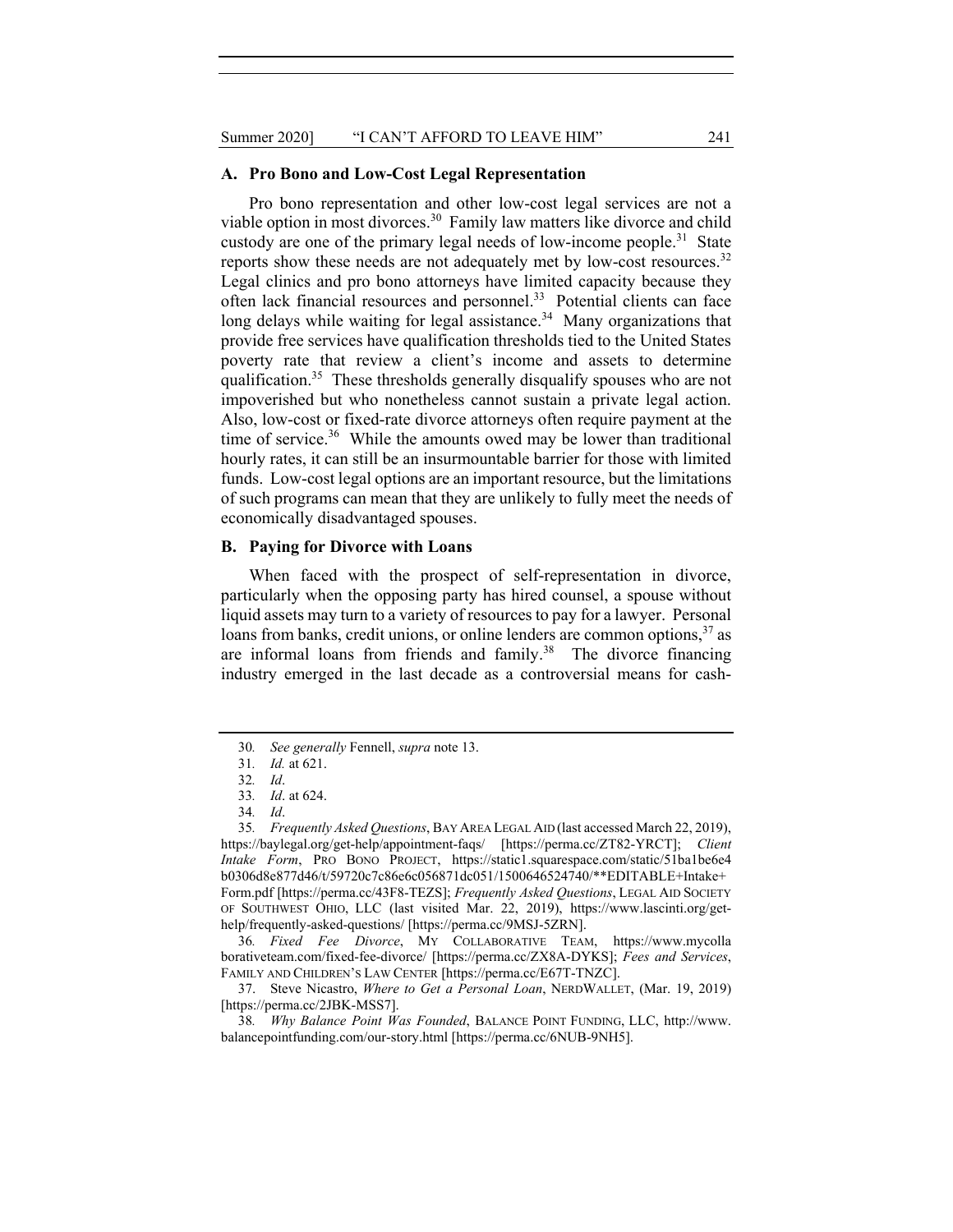strapped spouses to fund divorce proceedings.<sup>39</sup> Despite the plethora of apparent options, the reality of securing funds for divorce is still an obstacle for many.

Personal loans from financial institutions are a well-known option for people who need capital. Divorcing spouses can apply at traditional banks,  $40$  credit unions,  $41$  or through online financiers.  $42$  These options all require credit checks, which determine the monthly payments, interest rates, and eligibility.<sup>43</sup> It is unclear how the other spouse's control of marital assets may impact the loan process. Economically disadvantaged spouses without credit or with low credit scores face high interest and payments, or even denial of the loan. Even those who are able to get personal loans may struggle with the monthly loan payment on top of their ordinary living expenses – now magnified by the sudden removal of the other spouse's income.<sup>44</sup> In addition to the general financial difficulties associated with receiving and repaying a loan, the compounding costs of divorce on top of living expenses is a prime example of why many divorced women and children are at risk of poverty.<sup>45</sup>

Another option for financing a divorce is to solicit contributions from family and friends.<sup>46</sup> The traditional method for this is to directly request contributions from personal connections. However, online platforms for requesting donations from friends and strangers alike for a multitude of causes have developed over the past decade.<sup>47</sup> Requests for divorce donations can be found on popular crowdfunding websites like GoFundMe.<sup>48</sup> In 2016, the platform PlumFund, which provides crowdfunding registries for weddings, retirement, and baby showers,<sup>49</sup>

49*. Id.* 

<sup>39</sup>*. See* White, *supra* note 21.

<sup>40</sup>*. Personal Loans*, WELLS FARGO BANK, https://www.wellsfargo.com/personalcredit/personal-loan/ [https://perma.cc/9GCP-VKGX].

<sup>41</sup>*. Personal Loans*, UNIFY FEDERAL CREDIT UNION, https://www.unifyfcu.com/ personal-loans [https://perma.cc/7YQ3-5AGD]; *Personal Loans*, ALLIANT CREDIT UNION, https://www.alliantcreditunion.org/borrow/get-a-credit-union-personal-loan [https://perma. cc/QW3K-8CLD].

<sup>42</sup>*. Personal Loans*, SOCIAL FINANCE, INC., https://www.sofi.com/personal-loans/ [https://perma.cc/48FA-B6NB].

 <sup>43.</sup> Nicastro, *supra* note 37.

 <sup>44.</sup> Brett R. Turner, *Division of Debts Upon Divorce*, 20(6) EQUITABLE DISTRIBUTION J. 61, 66 (2003).

 <sup>45.</sup> Fennell, *supra* note 13, at 622.

<sup>46</sup>*. Why Balance Point Was Founded*, *supra* note 38.

 <sup>47.</sup> Devin Thorpe, *What is Crowdfunding*?, FORBES (June 25, 2018), https://www. forbes.com/sites/devinthorpe/2018/06/25/what-is-crowdfunding/#46e3c12e65c5 [https://pe rma.cc/4NCY-U3MK].

<sup>48</sup>*. Koharik's Divorce*, GOFUNDME.COM, Dec. 5, 2018 [https://perma.cc/JLB2-JFFQ]; *Help for Divorce*, GOFUNDME.COM, Jan. 12, 2019 [https://perma.cc/QBG6-KDZ5]; *JennyAnn's Divorce Lawyer Fund,* GOFUNDME.COM, May 26, 2018 [https:// perma.cc/DV2X-SLQ9].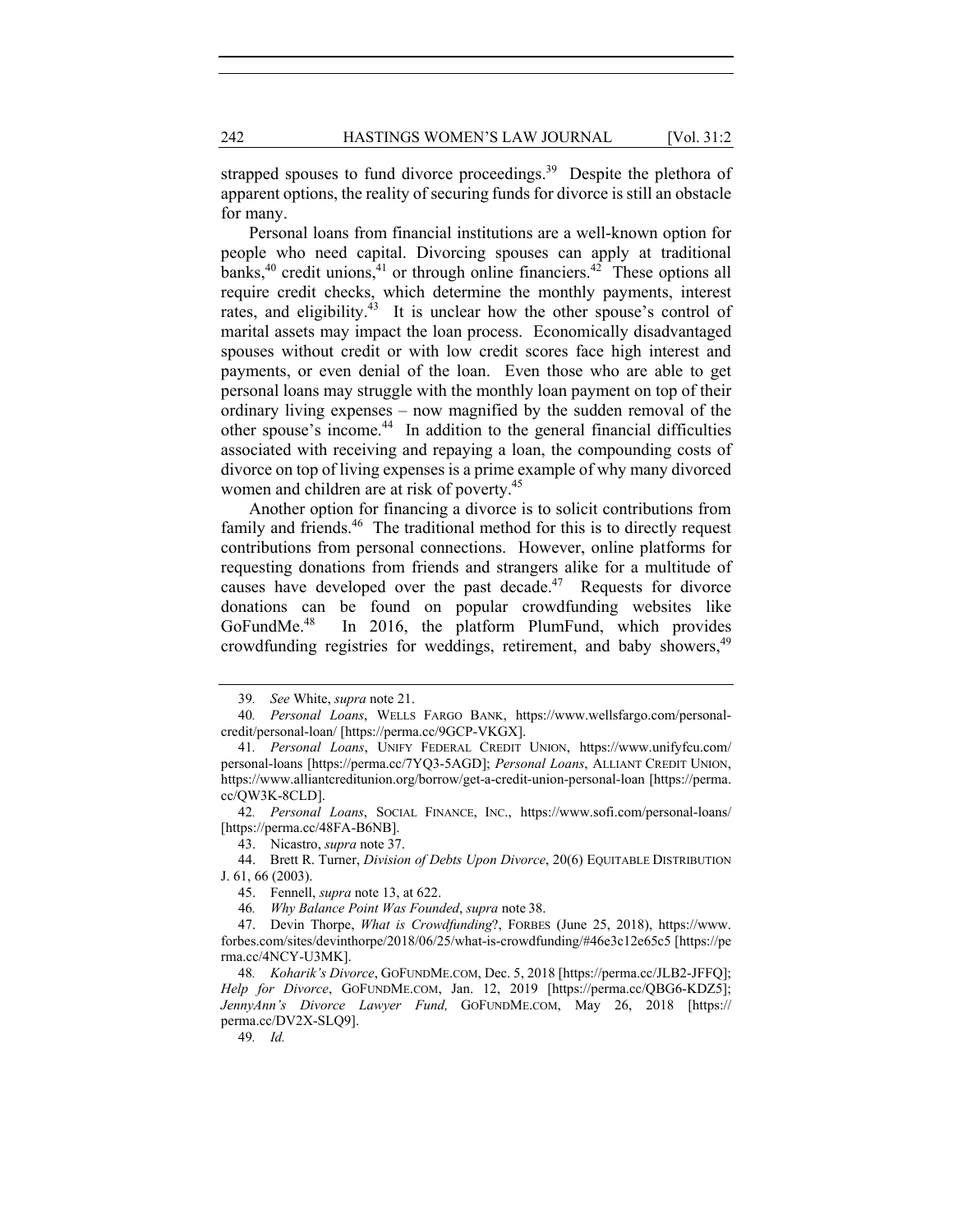added a Divorce Registry to its website.<sup>50</sup> This service allowed users to create a wish list for contributions of goods, cash, and legal fees.<sup>51</sup> However, relying on donations to pay for a divorce attorney is a risky endeavor. It requires either that personal connections are willing and able to contribute, or that strangers on the internet are sufficiently moved by the cause to donate. Relying on the purported generosity of strangers should be a last-ditch effort to acquire the necessary divorce financing, as it is not a consistent or reliable option.

#### **C. Divorce Funding**

Along with crowdfunding, the past decade has seen the rise—and fall of divorce funding firms in the United States. Sometimes referred to as "divorce loans," these companies finance the economically disadvantaged spouse in a process that is more analogous to investing than to traditional loans.<sup>52</sup> These companies evaluate the potential divorce settlement that the client spouse could receive with a well-funded legal team, then decide whether to advance legal fees and living expenses.<sup>53</sup> The companies are then repaid with interest out of the divorce proceeds.<sup>54</sup>

Divorce financing is not accessible to the majority of economically disadvantaged spouses, as the business model requires high-value settlements. In 2018, the median household income in the United States was \$61,937.<sup>55</sup> The criteria that Balance Point Funding, LLC considered in evaluating potential clients were whether marital assets exceeded \$2,000,000, whether the client signed a premarital or postmarital agreement, and whether the necessary divorce expenses exceeded  $$200,000.<sup>56</sup>$  Other divorce funding companies, such as BBL Churchill and New Chapter Capital, did not disclose their requirements, but the client

 <sup>50.</sup> Maria Carter, *The Latest Trend in Crowdfunding is the 'Divorce Registry'*, WOMEN'S DAY (May 3, 2016), https://www.womansday.com/relationships/dating-marri age/a54762/crowdfund-divorce/ [https://perma.cc/7RVU-SVLP]; Zephyr Hill, *Did You Know You Can Crowdfund Your Divorce*? DIVORCE MAGAZINE (Nov. 1, 2016), https:/ /www.divorcemag.com/blog/did-you-know-you-can-crowdfund-your-divorce [https://per ma.cc/7HZX-8X8E]; Rachel Cao, *On Plumfund, you can crowdfund your honeymoon . . . and your divorce*, CNBC (Aug. 7, 2017), https://www.cnbc.com/2017/08/07/on-plumfundyou-can-crowdfund-your-honeymoon-and-your-divorce.html [https://perma.cc/K39N-CAWT].

<sup>51</sup>*. Divorce Registry*, PLUMFUND, https://www.plumfund.com/divorce-registry/ [https://perma.cc/8X5Z-ECUW].

 <sup>52.</sup> White, *supra* note 21, at 396; Metsch-Garcia, *supra* note 21, at 1272.

 <sup>53.</sup> White, *supra* note 21, at 400; Metsch-Garcia, *supra* note 21, at 1277.

 <sup>54.</sup> White, *supra* note 21, at 399; Metsch-Garcia, *supra* note 21, at 1274.

 <sup>55.</sup> Gloria G. Guzman, *Household Income: 2018*, U.S. CENSUS BUREAU (Sept. 2019), https://www.census.gov/content/dam/Census/library/publications/2019/acs/acsbr18-01.pdf [https://perma.cc/A8GV-56FX].

<sup>56</sup>*. For Attorneys*, BALANCE POINT FUNDING, LLC, http://www.balancepointfund ing.com/for-attorneys.html [https://perma.cc/S2NC-5TCL].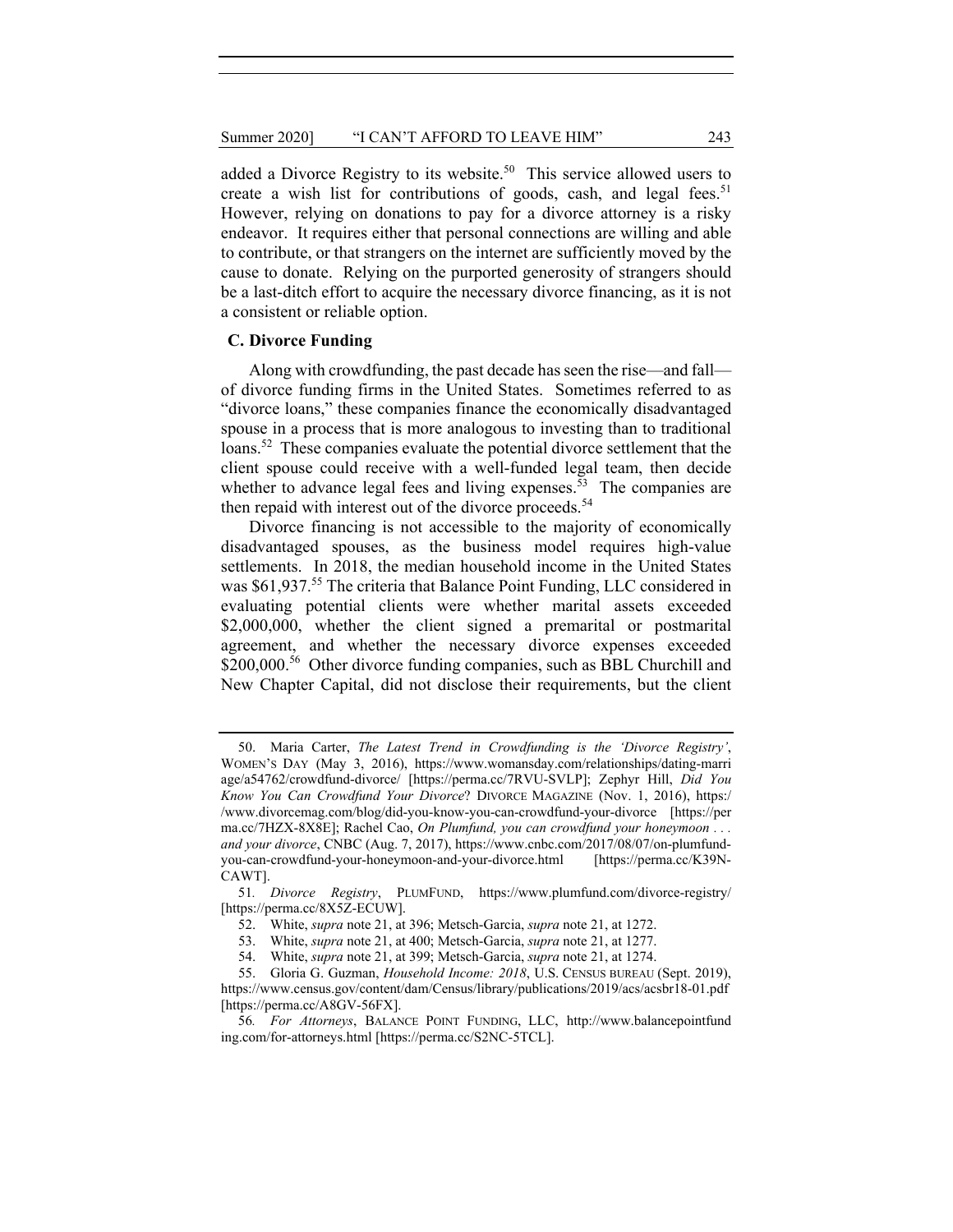testimonials shared with the press indicate similarly lofty standards which most couples would not be able to meet.<sup>57</sup>

The emergence of third-party divorce funding was met by concerned reactions from legal professionals. The practice appeared to be circumventing the ethical rules forbidding contingency fees in divorces.<sup>58</sup> While divorce funders are not legal entities and therefore are not bound by the same ethical rules as attorneys, the same concerns that led to the ban on attorneys accepting contingency fees for divorce matters are still relevant. The practice runs the risk of financiers improperly influencing the divorce proceedings to negotiate a larger settlement, even if contrary to the wishes of their client.<sup>59</sup> There are also concerns that the level of involvement of the divorce funding companies violates attorney-client privilege. While a traditional loan simply requires that the borrower make the monthly loan payments on time, some divorce funding companies became more involved in the cases they financed. $60$  BBL Churchill required clients to allow their attorneys to disclose "all reasonable information required in order to assess this application."61 Balance Point Funding used in-house investigators to locate potential marital assets and provided a case manager for each client.<sup>62</sup> Balance Point Funding also asserted that a "Beverly Hills lawyer" had confirmed that its business practices met "the ethical standards by which lawyers are bound."<sup>63</sup> However, these assurances did not hold up when challenged. A New York court held that the communications between Balance Point Funding and its clients were not subject to any privilege and were therefore discoverable.<sup>64</sup>

While divorce financing firms have not proven to be as harmful as previously feared, their near-disappearance calls into question the sustainability and ethics of the industry. The website for BBL Churchill is

 <sup>57.</sup> Paul Sullivan, *Divorce Funding Firms Help Spouses Expecting Big Payouts*, N.Y. TIMES (Feb. 28, 2015), https://www.nytimes.com/2015/02/28/your-money/divorce-fund ing-firms-help-spouses-expecting-big-payouts.html [https://perma.cc/S62A-D3LV]; Julia Marsh, *New York's Divorce 'Fixer' Helps Soon-to-Be Ex-Wives Fight for Big Settlements*, N.Y. POST (July 8, 2013), https://nypost.com/2013/07/ 08/new-yorks-divorce-fixer-helpssoon-to-be-ex-wives-fight-for-big-settlements/ [https:// perma.cc/YKC9-NS7Z].

 <sup>58.</sup> MODEL CODE OF PROF'L CONDUCT, *supra* note 28; White, *supra* note 21, at 401; Metsch-Garcia, *supra* note 21, at 1274.

 <sup>59.</sup> Metsch-Garcia, *supra* note 21, at 1281.

<sup>60</sup>*. Id.* at 1282.

<sup>61</sup>*. Id.*

<sup>62</sup>*. Our Approach*, BALANCE POINT FUNDING, LLC, http://www.balancepoint funding.com/approach.html [https://perma.cc/SYX5-APY7].

<sup>63</sup>*. For Attorneys*, *supra* note 56.

 <sup>64.</sup> Cohen v. Cohen, 2015 U.S. Dist. LEXIS 21319 at 16 (S.D.N.Y. January 30, 2015).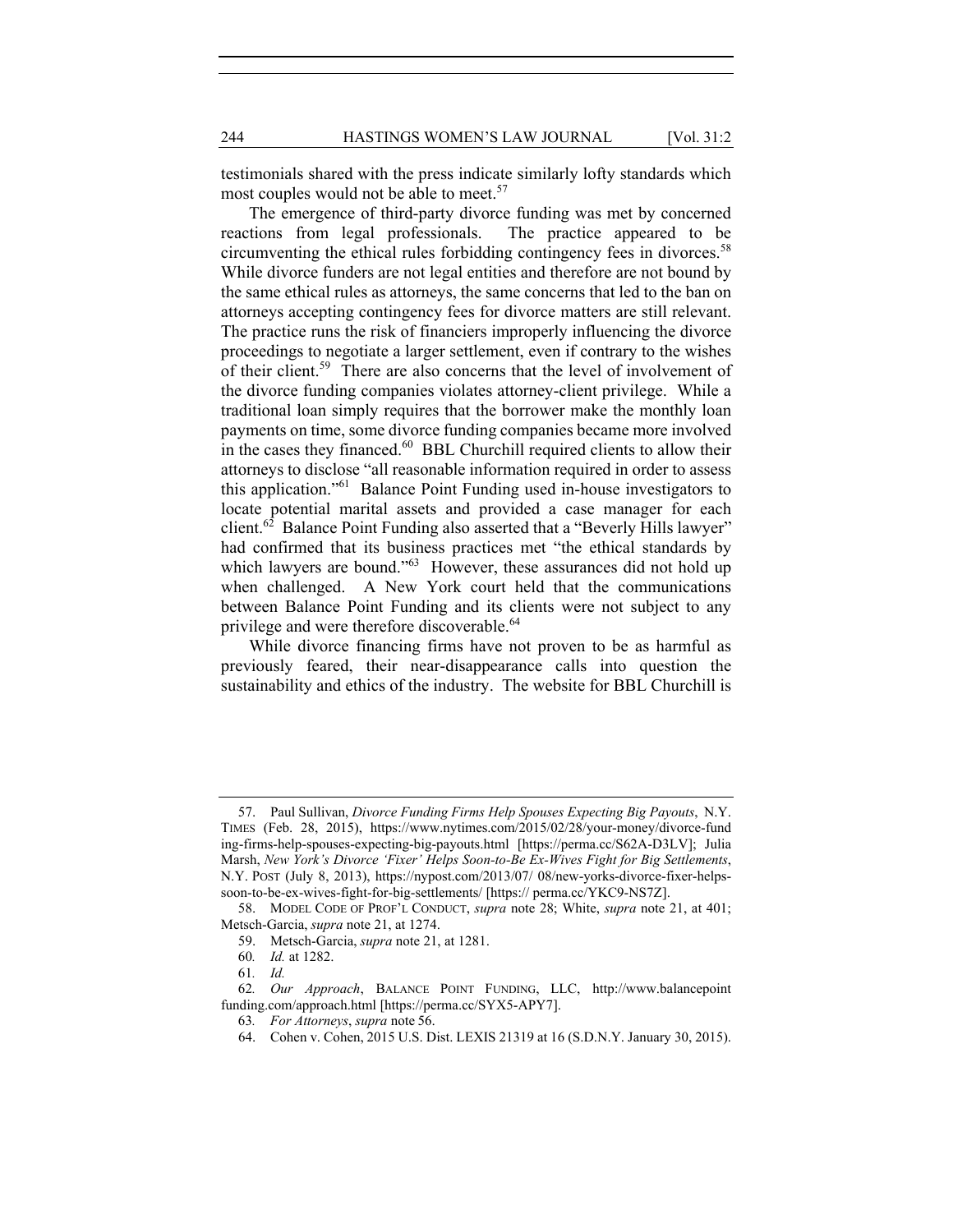no longer functional,<sup>65</sup> social media activity ended in 2016,<sup>66</sup> and phone calls to the company were not returned at time of publication.<sup>67</sup> Balance Point Funding's website is still in operation, but emails to the listed addresses were undeliverable and the phone number was out of service. New Chapter Capital appears to be the only divorce financier still in business.68 While the industry has not proven particularly successful in the long run, the rise of divorce financiers is an important indicator for the legal profession. Their business model required divorcing clients with entitlements to marital property but without the means to pay for a strong attorney. Unilateral control of marital assets can handicap divorce proceedings for people of any level of wealth.<sup>69</sup>

#### IV. COURT-MANDATED ATTORNEY'S FEES

Court-mandated fee shifting has been posited as the legal mechanism to facilitate equitable access to representation in divorces.<sup>70</sup> Ordinarily, the U.S. holds parties to litigation responsible for their own legal fees, absent a statutory or contractual exception.<sup>71</sup> Court-mandated fee shifting is a common statutory exception,<sup>72</sup> and usually entails awarding fees and costs to the prevailing party at the conclusion of litigation.<sup>73</sup> However, awarding attorney's fees at the end of a divorce does not help spouses with limited assets. The aforementioned ethical codes prevent attorneys from entering into contingency fee agreements for domestic matters resulting in financial settlements.<sup>74</sup> Even legal clinics may require some payment at the time of service. Disadvantaged spouses would still need the financial resources to hire a lawyer and pay them during the divorce proceedings.

 <sup>65. &</sup>quot;GoDaddy Domain," BBLCHURCHILL.COM, http://bblchurchill.com/?reqp=1&req r=Ml5jLt== [https://perma.cc/E9TC-M4P8].

 <sup>66. @</sup>BBLChurchill, TWITTER (Jan. 29, 2016) https://twitter.com/BBLChurchill/ status/693117681138946048

 <sup>67.</sup> Despite multiple attempts, the author was unable to reach BBL Churchill for comment.

 <sup>68.</sup> Telephone Interview with Nicole Noonan, CEO, New Chapter Capital (Mar. 2, 2018). Ms. Noonan confirmed that Balance Point Funding, LLC and BBL Churchill were no longer in operation, and she was not aware of any other divorce financing firms.

<sup>69</sup>*. See supra* Part II(A).

<sup>70</sup>*. See* White, *supra* note 21, at 398; Metsch-Garcia, *supra* note 21.

 <sup>71.</sup> Colorado Insurance Guaranty Association v. Sunstate Equipment Company, LLC, 405 P.3d 320, 346 (2006); Town of Milton Bd. of Health v. Brisson, 202 Vt. 121, 132 (2016); Gilbert v. Master Washer & Stamping Co., Inc., 87 Cal. App. 4th 212, 216 (2001); Stewart Douglas Hendrix,*"Better You Than Me:" Shifting Attorney's Fees in Divorce Actions*, 34 U. LOUISVILLE J. FAM. L. 671, 672 (1995-1996).

 <sup>72.</sup> Jan Maiden, *Winning By Financial Attrition: A Study of Attorney Fees Under California Family Code Sections 2030 and 2032*, 38 CAL. W. L. REV. 311, 314 (2001).

<sup>73</sup>*. See generally* 38 A.L.R.3d 1384 (2019); 35 A.L.R.4th 12 (2019); 118 A.L.R. Fed. 1 (2019); 119 A.L.R. Fed. 433 (2019).

 <sup>74.</sup> MODEL CODE OF PROF'L CONDUCT, *supra* note 28.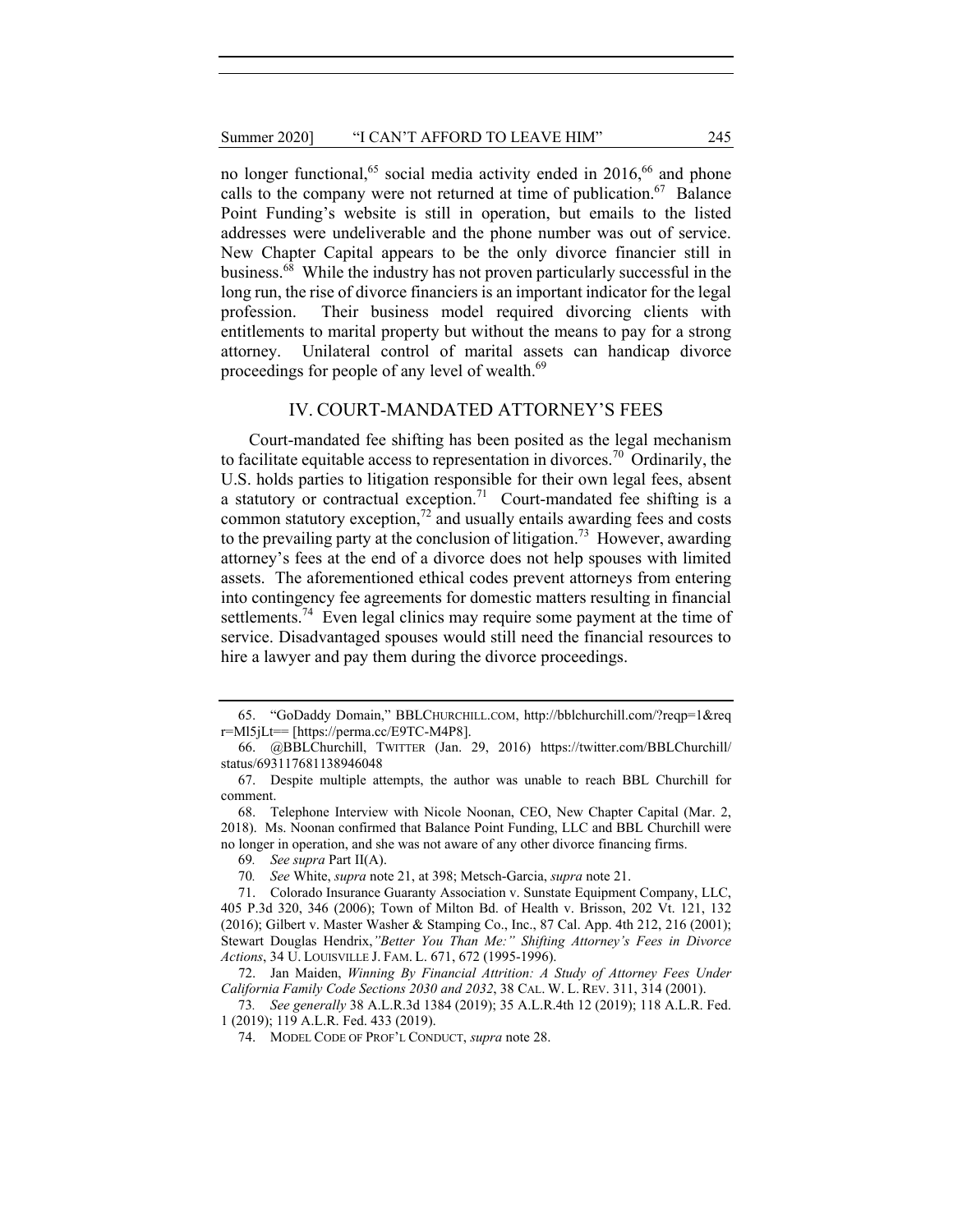246 **HASTINGS WOMEN'S LAW JOURNAL** [Vol. 31:2]

Fortunately, courts and legislators have long recognized this problem with post-verdict attorney's fees.<sup>75</sup> As far back as the late nineteenth century, courts would order the husband, who under common law controlled the marital assets, to provide funds to his wife at the outset of court proceedings so that she could adequately litigate the divorce.<sup>76</sup> This era of male control meant that married men were almost always ordered to pay for their wives divorce attorneys.<sup>77</sup> As women gained social, political, and financial independence within the marital unit and in society as a whole, these fee shifting provisions began to change.<sup>78</sup> States responded by individually evaluating the property ownership and assets of divorcing spouses petitioning for attorney's fees.<sup>79</sup> Statutes and court rules were enacted to authorize the courts to order the financially controlling spouse to pay for the litigation fees of the other. $80$ 

Today, all fifty states have a method for financially disadvantaged spouses to access attorney's fees before or during dissolution.<sup>81</sup> Spouses lacking economic parity often receive inferior legal representation.<sup>82</sup> This can have a serious impact on the spouses who are "poor and primary caregivers," who also are predominantly women.<sup>83</sup> The fee award is intended to place both spouses on equal footing and allow them to litigate with similar strength and resources.<sup>84</sup> Ordering one spouse to pay the other's legal fees has the additional benefit of discouraging the economically advantaged spouse from over-litigating minor issues,<sup>85</sup> or drawing out proceedings to drain the other's resources.<sup>86</sup> Instead, the paying spouse may be motivated to behave fairly, collaborate, or compromise.87 These mechanisms have been called temporary attorney's fees, interim counsel fees, or pendente lite alimony.<sup>88</sup> Along with the

- 82. Maiden, *supra* note 72, at 324; O'Shea v. O'Shea, 93 N.Y.2d 187, 190 (1999).
- 83. Maiden, *supra* note 72, at 324. *See also supra* Part I.
- 84*. See* K.C. v. J.C. 25 N.Y.S.3d 798 (2015); Bieler v. Bieler 130 Colo. 17, 19 (1954).
- 85. Maiden, *supra* note 72, at 330.
- 86. Crocker C. v. Anne R. 28 N.Y.S.3d 286 (2016).
- 87. O'Shea v. O'Shea, 93 N.Y.2d 187, 193 (Court of Appeals 1999).

88*. See generally* D.C. CODE § 16-911(a) ("During the pendency of an action for legal separation, divorce, [or[ the termination of a domestic partnership … the court may require the spouse or domestic partner to pay pendente lite alimony to the other spouse or domestic partner."), FLA. STAT.  $\S 61.16(1)$  ("The trial court shall have continuing jurisdiction to make

 <sup>75.</sup> Ex parte Winter, 70 Cal. 291, 292 (1886).

 <sup>76.</sup> Hendrix, *supra* note 71, at 672; *see generally* Ex parte Winter, 70 Cal. at 292; Mudd v. Mudd, 98 Cal. 320 (1893); Loveren v. Loveren, 100 Cal. 493 (1893); Lacey v. Lacey, 108 Cal. 45 (1895); Beadleston v. Beadleston, 103 N.Y. 402 (1886); McBride v. McBride, 8 N.Y.S. 448 (1890); McCarthy v. McCarthy, 137 N.Y. 500 (1893); Poillon v. Poillon, 75 A.D. 536 (1902); Herrman v. Herrman, 88 A.D. 76 (1903).

 <sup>77.</sup> Hendrix, *supra* note 71, at 672.

<sup>78</sup>*. Id*. at 691.

<sup>79</sup>*. Id.*

 <sup>80.</sup> Maiden, *supra* note 72, at 314.

<sup>81</sup>*. Id*.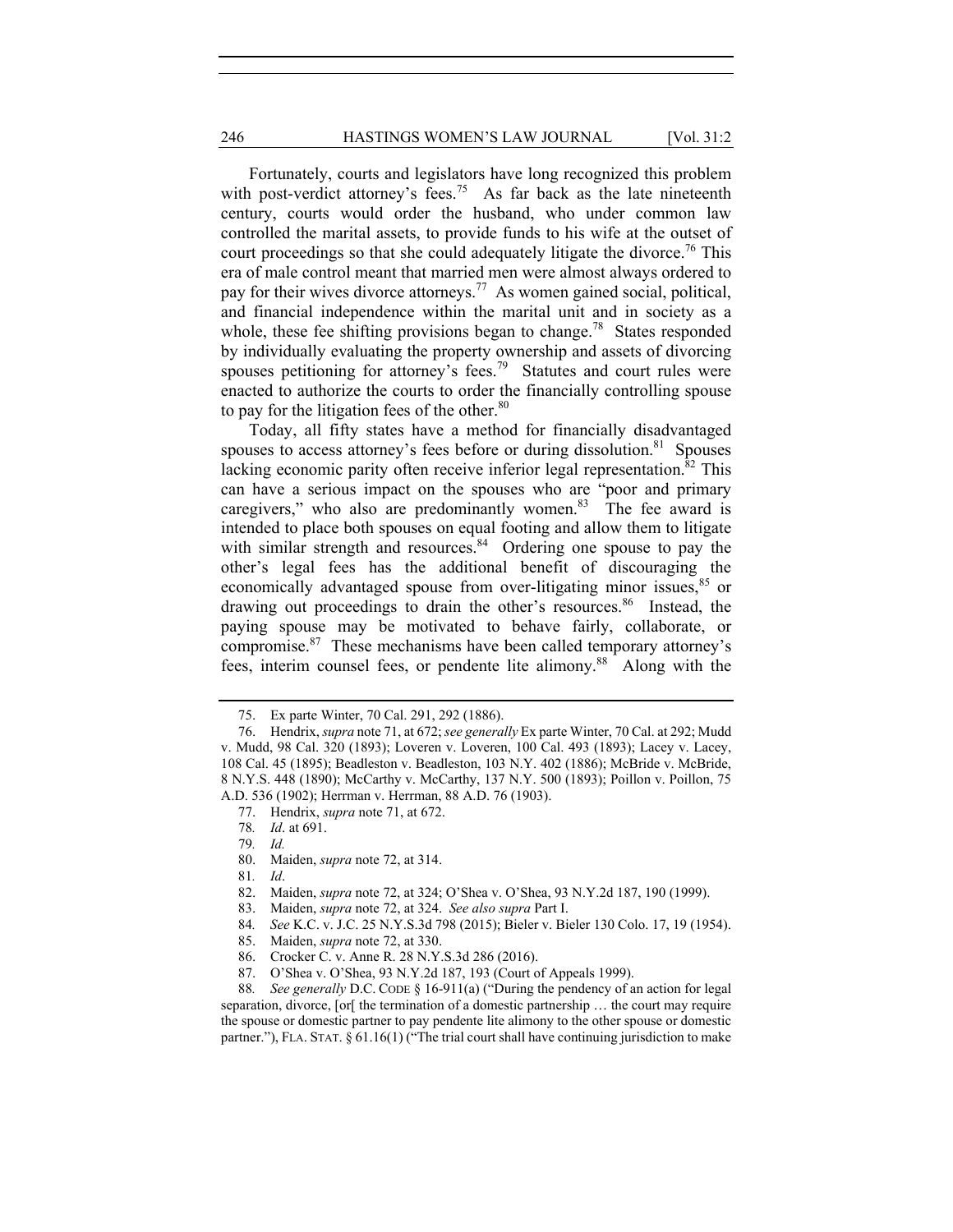variation in terminology, jurisdictions vary in how they evaluate the financial situation of the spouses, and whether fee shifting is required for parity and justice.<sup>89</sup>

### V. A COMPARISON OF PENDENTE LITE ATTORNEY'S FEES IN CALIFORNIA AND NEW YORK

States handle pendente lite divorce fees in a variety of ways. Some restrict the payments to attorney's fees, while others include expert witnesses, accountants, and other professionals.<sup>90</sup> States like Alabama, Mississippi, and New Hampshire do not have statutory authority for fee shifting but have inferred the authority from other statutes and thus created the precedent for such authority. $91$  California has some statutory factors that allow a large degree of judicial discretion in determining whether temporary fees should be awarded.<sup>92</sup> New York, in contrast, recently shifted away from the nebulous "as justice requires" standard to create a rebuttable presumption of fee shifting to the financially advantaged parties.<sup>93</sup> While both systems have their proponents and detractors, New York's laws appear to be more likely to facilitate actual parity between divorcing parties and discourage financially abusive litigation strategies.

#### **A. California, a Community Property State**

The purpose of community property systems is to recognize that spousal labor "contributes to the acquisition of family wealth."<sup>94</sup> In community property jurisdictions like California, married people form a legal partnership and property acquired during the marriage by the labor of either spouse belongs equally to both.<sup>95</sup> This jointly owned property is called community property. $96$  Each spouse has a fully vested one-half interest in each community property asset from the moment of acquisition. $97$  Spouses can also have separate property, which belongs to only one of them.<sup>98</sup> Separate property is generally property owned prior to

temporary attorney's fees and costs awards reasonably necessary to prosecute or defend an appeal on the same basis and criteria as though the matter were pending before it at the trial level."), 13 DEL. C. § 1512(a) ("The Court may award interim alimony to a dependent party during the pendency of an action for divorce or annulment.").

<sup>89</sup>*. Id.*

<sup>90</sup>*. See generally* Hendrix, *supra* note 71.

 <sup>91.</sup> Hendrix, *supra* note 71, at 688.

<sup>92</sup>*. Id*. at 683.

<sup>93</sup>*. Id*. at 687; N.Y. CLS Dom. Rel. §237(a) (LexisNexis 2020).

<sup>94.</sup> JO CARRILLO, COMMUNITY PROPERTY IN A NUTSHELL, 12 (4th ed. 2018).

 <sup>95. 11</sup> Witkin Summary of Cal. Law (11th) Cmty. Prop. § 1.

 <sup>96.</sup> CAL. FAM. CODE § 760 (LexisNexis 2019).

 <sup>97.</sup> CAL. FAM. CODE § 751 (LexisNexis 2019).

 <sup>98.</sup> CAL. FAM. CODE § 770 (LexisNexis 2019).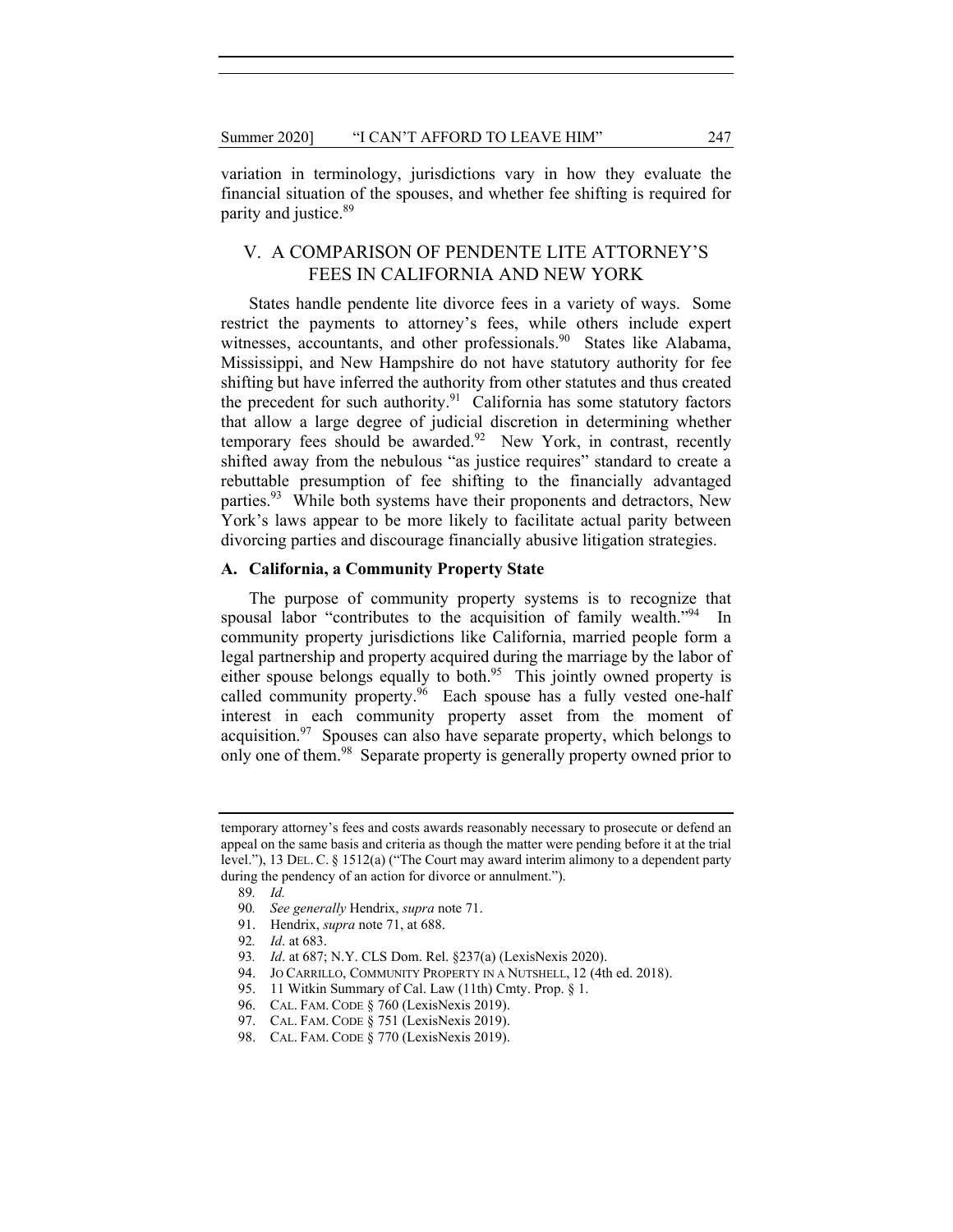marriage, acquired by gift or inheritance, and any income and profits from separate property.<sup>99</sup>

The characterization of property as either community or separate is crucial in marital dissolutions, because community property is jointly owned.100 Spouses are free to divide assets as they see fit in a marital contract or in divorce settlement negotiations.<sup>101</sup> However, if they are unable to reach an agreement, the court must divide community property equally between spouses.<sup>102</sup>

1. The Statutory Requirements for Pendente Lite Attorney's Fees in California

While California prefers that marital dissolutions be settled out of court, many divorces become adversarial proceedings.<sup>103</sup> Spouses frequently find themselves on unequal financial footing at the point of dissolution in spite of community property laws.<sup>104</sup> This disparity is often due to one spouse's management and control of the marital finances, unequal division of domestic labor, and differences in employment and income before and during marriage.<sup>105</sup> The characterization of property as community or separate and subsequent division of community property is often hotly contested in divorce litigation.<sup>106</sup> The mere existence of this vested property interest is not sufficient for divorcing partners to have economic parity and access to comparable counsel.

To ensure that both parties have access to representation regardless of who had actual control of the marital finances, California enacted Family Code sections 2030 and 2032. Section 2030(a) states:

In a proceeding for dissolution [or] nullity of marriage, or legal separation of the parties … the court shall ensure that each party has access to legal representation, including access early in the proceedings, to preserve each party's rights by ordering, if necessary based on the income and needs assessments, one party … to pay to the other party, or to the other party's attorney, whatever amount is reasonably necessary for attorney's fees and for the cost of maintaining or defending the proceeding during the pendency of the proceeding.

<sup>99</sup>*. Id.* 

 <sup>100. 11</sup> Witkin Summary pf Cal. Law (11th) Cmty. Prop. § 6.

<sup>101</sup>*. In re* Marriage of Cream, 13 Cal. App. 4th 81, 87 (1993).

<sup>102</sup>*. Id*.; CAL. FAM. CODE § 2550 (LexisNexis 2019).

 <sup>103.</sup> CAL FAM. CODE § 2013 (LexisNexis 2019).

 <sup>104.</sup> CAL. FAM. CODE § 751 (LexisNexis 2019).

<sup>105</sup>*. See supra* Part I.

<sup>106</sup>*. See generally* CARRILLO, *supra* note 94, at 281–381; Peter M. Moldave, *The Division of the Family Residence Acquired with a Mixture of Separate and Community Funds*, 70 CALIF. L. REV. 1263-64 (1982).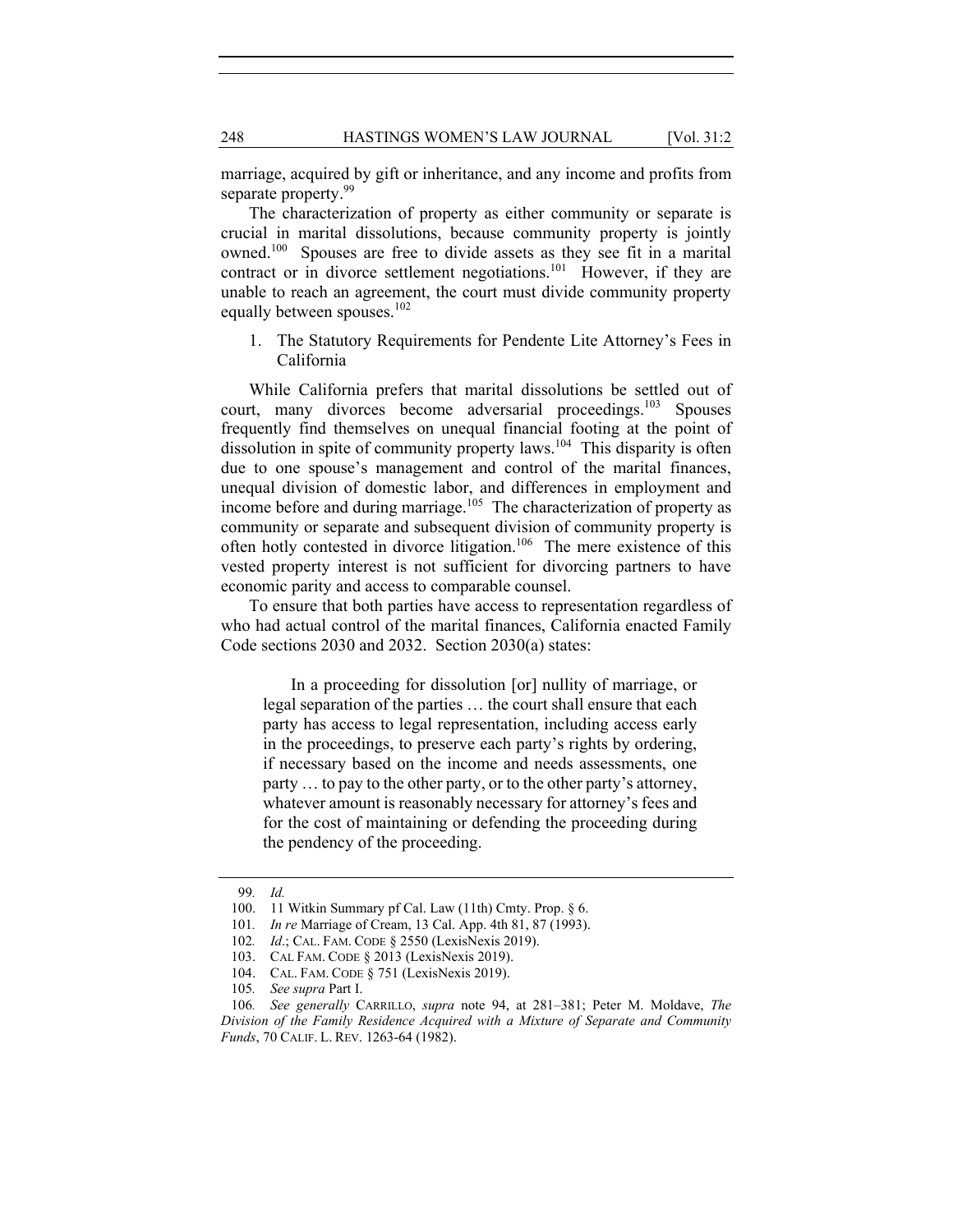Section 2032 adds:

(a) The court may make an award of attorney's fees and costs under Section 2030…where the making of the award, and the amount of the award, are just and reasonable under the relative circumstances of the respective parties.

(b) In determining what is just and reasonable under the relative circumstances, the court shall take into consideration the need for the award to enable each party, to the extent practical, to have sufficient financial resources to present the party's case adequately, taking into consideration, to the extent relevant, the circumstances of the respective parties described in Section  $4320$ .<sup>107</sup> The fact that the party requesting an award of attorney's fees and costs has resources from which the party could pay the party's own attorney's fees and costs is not itself a bar to an order that the other party pay part or all of the fees and costs requested. Financial resources are only one factor for the court to consider in determining how to apportion the overall cost of the litigation equitably between the parties under their relative circumstances.<sup>108</sup>

These statutes authorize the court to order the economically advantaged spouse to pay reasonable counsel fees necessary for the other party to maintain or defend against a divorce proceeding.<sup>109</sup> However, in practice, the statutes do not guarantee that the disadvantaged spouse will receive the fees necessary to afford legal representation.<sup>110</sup> Despite the laudable legislative intentions, the imprecise standards of fee shifting means that many spouses are not able to get the assistance they require.

In order to award temporary attorney's fees under California Family Code sections 2030 and 2032, the court must find that the requesting spouse needs financial assistance to support the divorce action, the awarded fees are just and reasonable, and the other spouse is able to pay the fees in addition to their own.<sup>111</sup> When a spouse requests temporary fees, the court begins with a "needs assessment."<sup>112</sup> It compares the relative assets and obligations of the spouses to determine whether the requesting spouse

 <sup>107.</sup> CAL. FAM.CODE § 4320 (LexisNexis 2019) (specifying the factors to be considered in awarding spousal support).

 <sup>108.</sup> CAL. FAM. CODE § 2032 (LexisNexis 2019).

 <sup>109.</sup> CAL. FAM. CODE § 2030 (LexisNexis 2019); *id.*

 <sup>110.</sup> Maiden *supra* note 72, at 324.

 <sup>111.</sup> CAL. FAM. CODE § 2030 (LexisNexis 2019); CAL. FAM. CODE §2032(a) (LexisNexis 2019).

 <sup>112.</sup> CAL. FAM. CODE §2030(a) (LexisNexis 2019).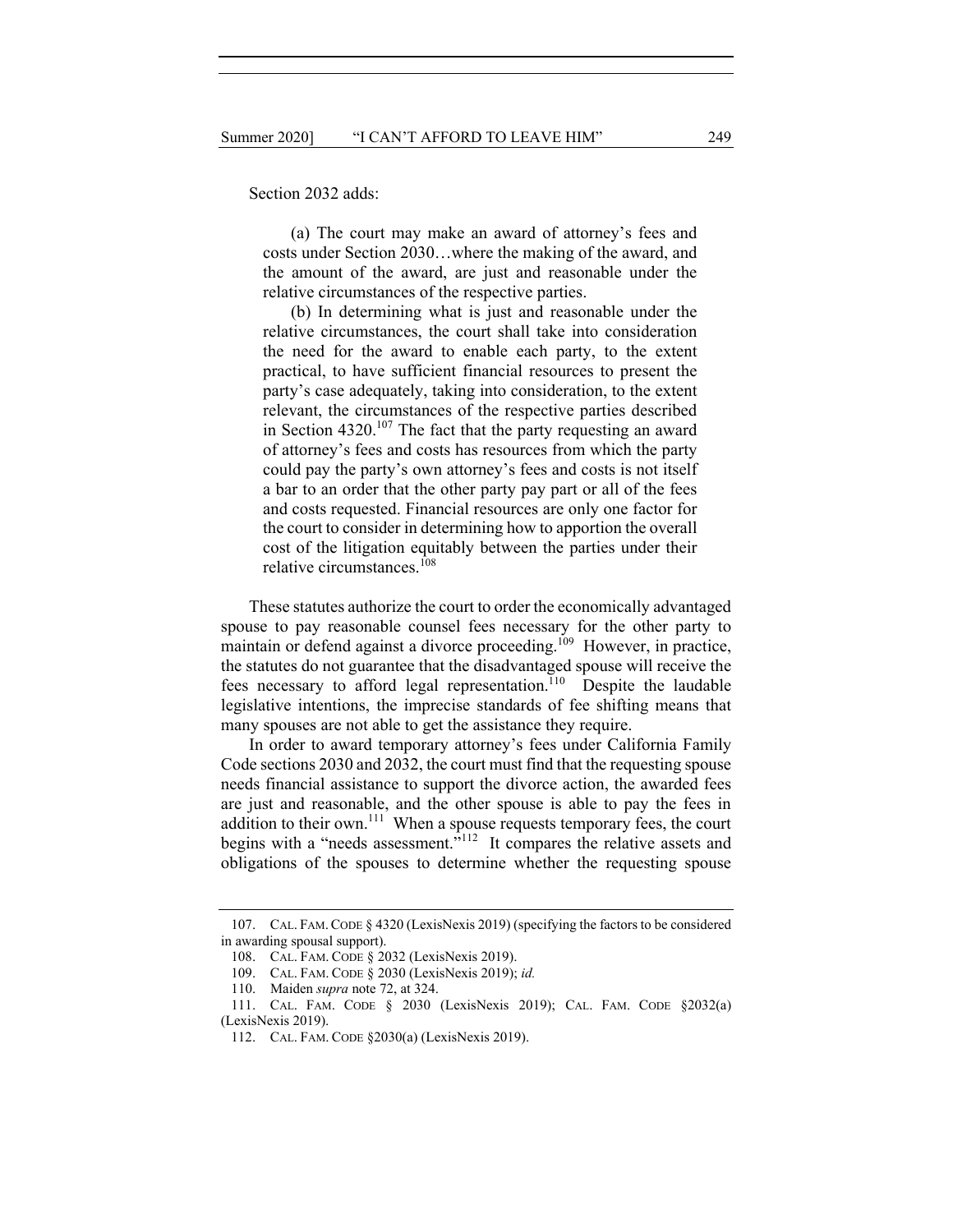requires additional resources to acquire robust legal representation for the divorce proceeding.<sup>113</sup> The relevant statutes give broad judicial discretion to determine whether a spouse is in need, with two primary limitations. First, the statute requires that spousal and child support not be considered in determining whether a party can afford the costs of divorce litigation.<sup>114</sup> The purpose of these support payments is to pay for the living expenses of the economically disadvantaged spouse and their dependent children,<sup>115</sup> and it would therefore be unjust to expect a person to use those resources to finance the divorce proceedings. Second, the court cannot require the requesting spouse to completely exhaust their own resources in order to be considered in need.<sup>116</sup> The laws specify that "disparity in access and ability to pay" are the preconditions for an award of attorney's fees,  $117$  and having assets that could be used to pay for a lawyer is not a complete bar to receiving an additional fee award.<sup>118</sup> For example, a husband with \$2,000,000 in assets compared to his wife's \$40,000,000 was awarded  $$700,000$  in attorney's fees.<sup>119</sup> This standard ensures that when one spouse's assets pale in comparison to the others, the spouse with less can still receive pendente lite fees to allow them to litigate the divorce on equal footing.

The fees awarded to the spouse in need must be just and reasonable.<sup>120</sup> Fees cannot be based on the economically advantaged spouse's own legal  $costs<sup>121</sup>$  Instead, the court weighs the need of the requesting spouse and the relevant aspects of the divorce proceedings to determine what fees are reasonably necessary. The complexity, nature, and difficulty of the divorce are the primary factors in determining reasonableness.<sup>122</sup> A contested divorce that involves extensive assets, disputes over custody, division of closely-held businesses, or tracing of intermingled funds generally involves more discovery and expert witnesses than divorces without complex issues of fact or law, and would therefore reasonably require a larger award of interim fees.<sup>123</sup> The difficulty of a divorce can be exacerbated by a party's noncooperation, over-litigation, failure to make necessary disclosures, and other tactics designed to impede or draw out litigation.<sup>124</sup> Courts may

 <sup>113.</sup> CAL. FAM. CODE §2032(b) (LexisNexis 2019); *In re* Marriage of Kelso, 67 Cal. App. 4th 374, 385 (1998).

<sup>114</sup>*. In re* Marriage of Hatch, 169 Cal. App. 3d 1213, 1220 (1985).

<sup>115</sup>*. Id.*

 <sup>116.</sup> Maiden *supra* note 72, at 317.

 <sup>117.</sup> CAL. FAM. CODE § 2030(a)(2) (LexisNexis 2019).

 <sup>118.</sup> CAL. FAM. CODE § 2032(b) (LexisNexis 2019).

<sup>119</sup>*. In re* Marriage of O'Connor, 59 Cal. App. 4th 877, 880-81 (1997).

 <sup>120.</sup> CAL. FAM. CODE §2032 (LexisNexis 2019).

<sup>121</sup>*. In re* Marriage of Keech, 75 Cal. App. 4th 860, 869 (1999).

<sup>122</sup>*. Id.*; Maiden, *supra* note 72, at 320.

<sup>123</sup>*. See generally* CARRILLO, *supra* note 94, at 505-06.

 <sup>124.</sup> Maiden, *supra* note 72, at 320.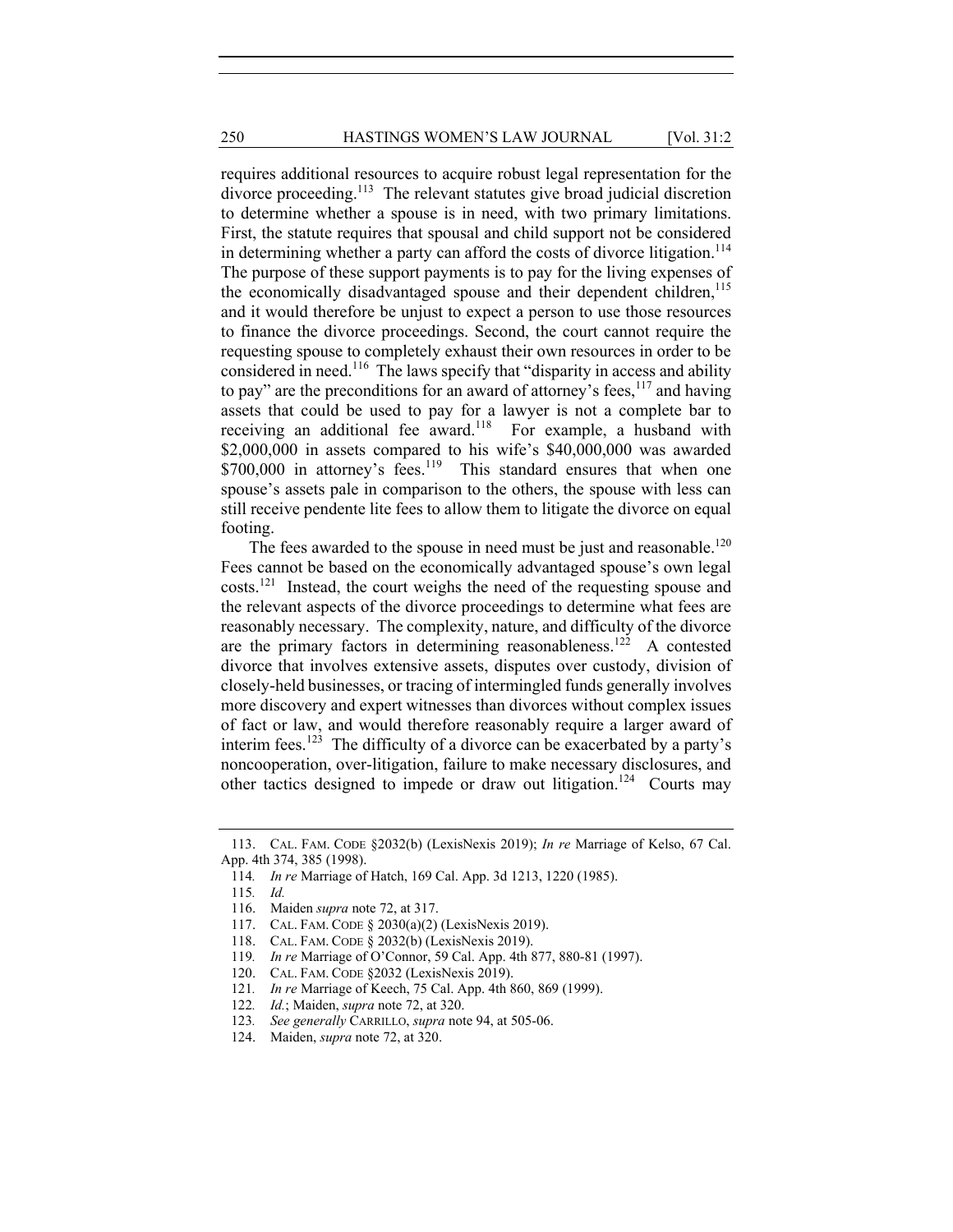determine the reasonableness of awards in light of such actions.<sup>125</sup> For example, in a case where the husband evaded service for over two years and then filed for divorce in the Isle of Jersey to force his wife to incur exorbitant legal fees, the court found that an award of \$750,000 was reasonable and just.<sup>126</sup> Courts have also reduced or denied awards of attorney's fees when the requesting spouses are found responsible for causing difficulty.<sup>127</sup> This discretionary factor could be a saving grace in contentious divorces where the financially advantaged spouse attempts to use their superior resources to the detriment of the disadvantaged spouse.

The third prong in awarding attorney's fees is determining that the economically advantaged spouse has the ability to pay the award in addition to their own attorney's fees.<sup>128</sup> It would be an abuse of discretion for a court to order a party to pay an award to their spouse that they could not afford, even when the spouse has a demonstrable need.<sup>129</sup> The primary means of determining the ability to pay is to consider the circumstances outlined in California Family Code section 4320.130 These include the earning capacity of the spouses, their standard of living, the parties' financial obligations, and the role of the requesting spouse in facilitating the academic and professional advancement of the other spouse.<sup>131</sup> However, these factors are only applied "to the extent relevant," and the court may consider other factors that it finds pertinent to the inquiry.<sup>132</sup>

2. The Impact of Judicial Discretion

Trial courts "enjoy broad discretion" in awarding fees in marital dissolutions.<sup>133</sup> However, this discretion cannot be arbitrary and However, this discretion cannot be arbitrary and capricious, and instead must be guided by legal principles to effectuate the purpose of the law and promote justice.<sup>134</sup> A trial court's decision to award or deny fees can only be overturned when the decision is so unreasonable that it is found to be an abuse of discretion.<sup>135</sup> Furthermore, California courts are required to consider the statutory factors outlined in sections 2030 and 2032, and failure to do so also constitutes an abuse of judicial discretion.<sup>136</sup> But when the statutory factors are imprecise and vague,

<sup>125</sup>*. Id*.

<sup>126</sup>*. In re* Marriage of Kozen, 185 Cal. App. 3d 1258, 1265 (1986).

<sup>127</sup>*. In re* Marriage of Huntington, 10 Cal. App. 4th 151, 1524 (1992).

 <sup>128.</sup> CAL. FAM. CODE § 2030(a) (LexisNexis 2019).

<sup>129</sup>*. In re* Marriage of Keech, 75 Cal. App. 4th 860, 869 (1999)

<sup>130</sup>*. In re* Marriage of Ciprari, 32 Cal. App. 5th 83, 111 (2019).

 <sup>131.</sup> CAL. FAM. CODE § 4320 (LexisNexis 2019).

 <sup>132.</sup> CAL. FAM. CODE § 2032 (LexisNexis 2019).

<sup>133</sup>*. In re* Marriage of Cheriton, 92 Cal. App. 4th 269, 314 (2001).

<sup>134</sup>*. In re* Marriage of Jovel, 49 Cal. App. 4th 575, 587 (1996).

<sup>135</sup>*. Id*. at 587–88.

<sup>136</sup>*. See In re* Marriage of Tharp, 188 Cal. App. 4th 1295, 1313-14 (2010) (finding that the trial court's failure to make a needs-based analysis before denying attorney fees was an abuse of discretion); *In re* Marriage of Braud 45 Cal. App. 4th 797, 827 (1996) (finding that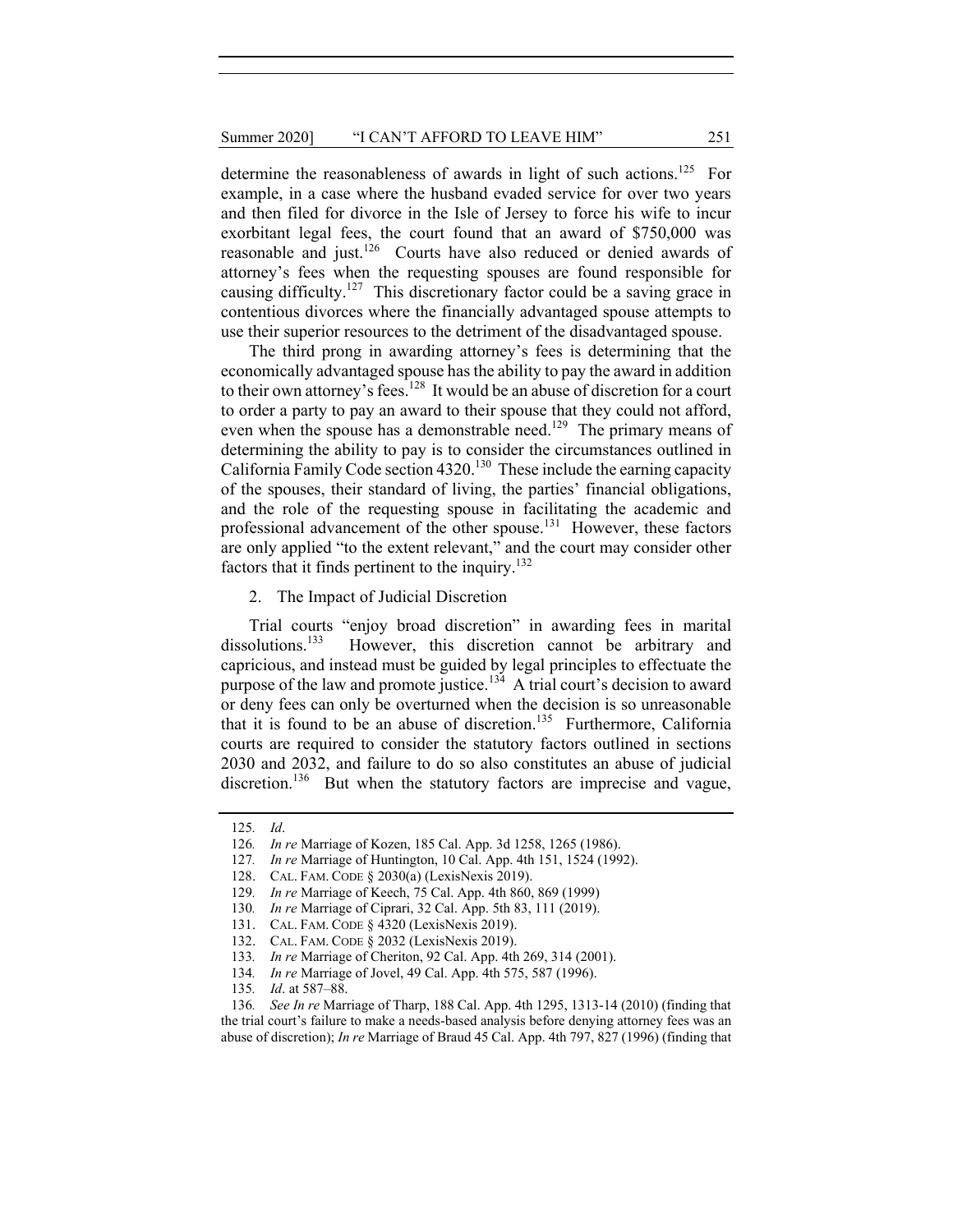252 HASTINGS WOMEN'S LAW JOURNAL [Vol. 31:2]

spouses requesting temporary fees see inconsistent and unpredictable results. $137$ 

The nebulous statutory language and dearth of objective criteria in determining whether to award temporary attorney's fees was likely intended to afford the courts flexibility and discretion in delicate and factintensive family law matters. However, the result is that trial courts issue unreliable awards.<sup>138</sup> When pendente lite fees are not consistently granted, attorneys cannot rely on receiving payment, and therefore are likely to be less willing to take underfunded spouses as clients. This creates a barrier for economically disadvantaged spouses to hire representation and properly litigate the divorce, which is contrary to the legislative intent behind these fee shifting provisions.<sup>139</sup>

While the California legislature's good intentions are obvious, the unintended contrary outcome in application of interim attorney's fees leaves a number of divorcing spouses in a vulnerable position where they are unable to afford competent representation. This perpetuates the cycle of unfavorable divorce outcomes for people with fewer resources than their spouse. $140$ 

#### **B. New York, An Equitable Division State**

The practice of equitable division applies community property principles to civil property jurisdictions upon the dissolution of a marriage.<sup>141</sup> All property acquired during marriage is considered marital property, although it is separately owned by the titled spouse until the marriage ends by death or dissolution.<sup>142</sup> Similar to the community property system, marital property is subject to division between spouses during divorce, while separate property is retained by the owning spouse.<sup>143</sup> However, while community property is divided equally between spouses,

the trial court abused discretion by failing to consider the disproportionate assets before awarding the wife a small percentage of the requested attorney fees).

 <sup>137.</sup> Maiden, *supra* note 72, at 326.

<sup>138</sup>*. Id.* at 324.

 <sup>139. 2010</sup> Cal ALS 352, 2010 Cal AB 939, 2010 Cal Stats. ch. 352 ("Faced with crowded family law calendars and the rising numbers of self-represented litigants, as over 70 percent of litigants in family law are unrepresented, many courts have adopted local rules and procedures in an attempt to more efficiently process the high volume of family law cases. While some of these rules and procedures have been innovative, others have created barriers to litigants getting their day in court, particularly litigants who are unrepresented. These barriers include drastically reducing live testimony in family law, which the California Supreme Court found, in its landmark decision Elkins v. Superior Court, 41 Cal.4th 1337 (2007), deprives family law litigants of due process protections. Access to justice requires that parties be able to appropriately address the court and present their cases.").

<sup>140</sup>*. See supra* Part I.

 <sup>141.</sup> CARRILLO, *supra* note 94, at 102.

 <sup>142.</sup> N.Y. CLS Dom Rel § 236(b) (LexisNexis 2019).

 <sup>143. 48</sup>A NY Jur Domestic Relations § 2709.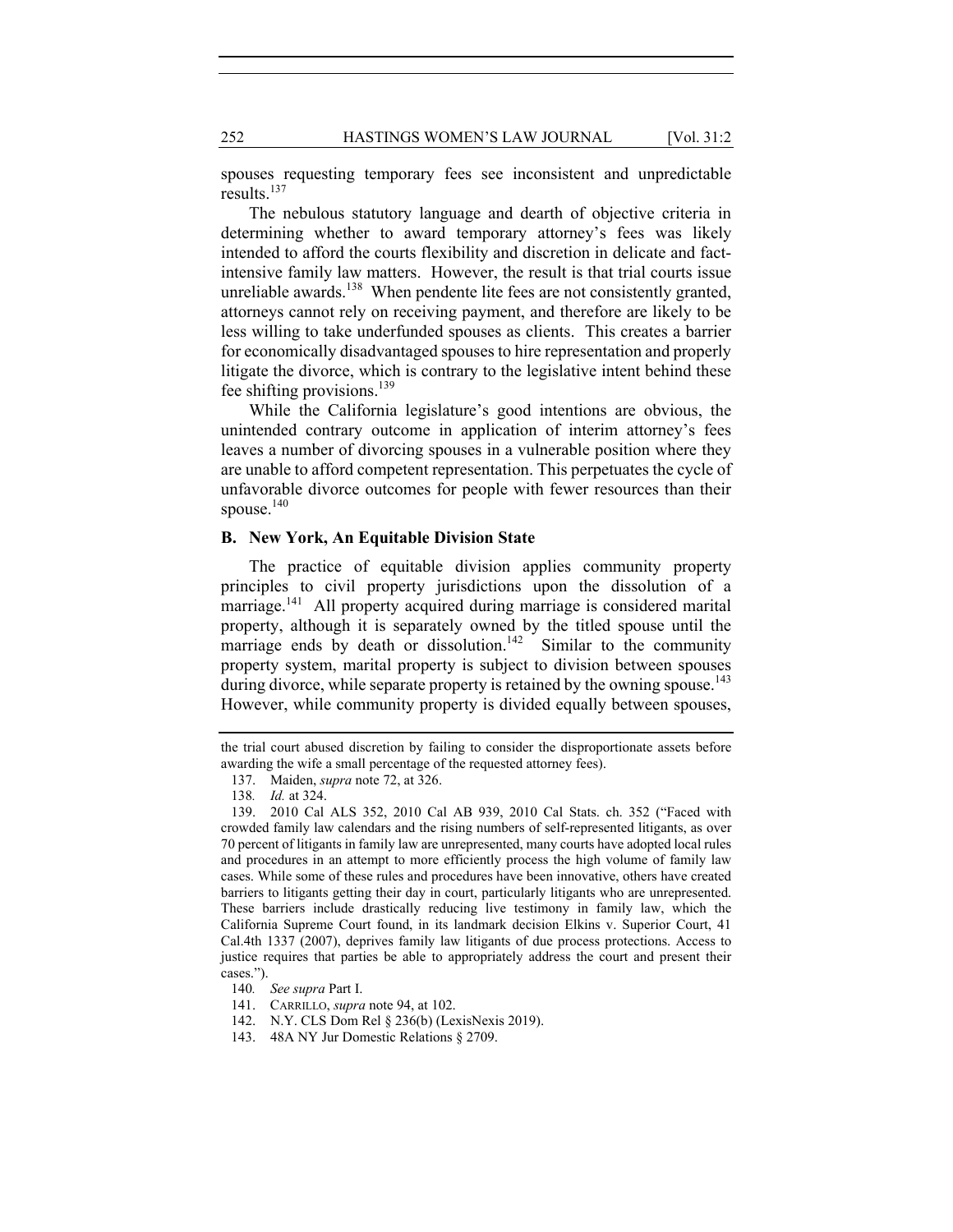marital property is divided equitably.<sup>144</sup> The court considers factors such as the current and future financial circumstances of the spouses, the length of the marriage, contributions to a spouse's career potential, and the custodial spouse's interest in the marital residence when dividing what percentage of which assets would be fair and just for each spouse to receive.<sup>145</sup> If both spouses contribute equally to a marriage, an equitable division would be as equal in value as possible.<sup>146</sup> While this often means awarding spouses sole ownership of different assets of comparable value, it also can be met by absolving one spouse of a marital debt. In a case where the primary marital asset was a home encumbered by a substantial mortgage, it was equitable to award the wife sole ownership because she also became solely responsible for the repayment of the mortgage.<sup>147</sup> Additionally, if a spouse does not contribute to the joint marital assets, either by not working or by keeping their assets wholly separate, the court could refuse to award them any interest in marital property.<sup>148</sup>

Equitable dissolution creates much more uncertainty in the potential division of property upon divorce due to the fact-intense inquiry into whether each spouse has earned a portion of the marital assets. Unlike a community property jurisdiction, the non-titled divorcing spouse does not have a vested interest in any marital property, so the basis for fee shifting is not tied to the idea of an existing property right. Instead, the state has recognized the financial imbalance that the marital ownership system has created and provides a resource to navigate dissolution more fairly.

#### **A. The Statutory Requirements for Pendente Lite Attorney's Fees in New York**

New York courts have shifted attorney's fees in divorce actions since the late nineteenth century.<sup>149</sup> The practice is currently codified in Domestic Relations Law section 237, which states,

In any action or proceeding brought … for a divorce … the court may direct either spouse … to pay such sum or sums of money directly to the attorney of the other spouse to enable that spouse to carry on or defend the action or proceeding as, in the court's discretion, justice requires, having

 <sup>144.</sup> Giokas v Giokas, 73 A.D.3d 688, 689 (2010) ("While the distribution of marital property must be equitable, there is no requirement that the assets be split evenly.").

 <sup>145.</sup> N.Y. CLS Dom Rel § 236(b)(5) (LexisNexis 2019).

 <sup>146.</sup> Steinberg v. Steinberg, 59 A.D.3d 702, 703 (2009); *cf.* Puglisi v. Puglisi*,* 16 A.D.3d 477, 477 (2nd Dept., 2005) (awarding the wife's pension solely to her and the Cape Cod home solely to the husband due to the "separate economic existences" during their marriage).

 <sup>147.</sup> Taylor v Taylor, 140 A.D.3d 944, 946 (2016).

 <sup>148.</sup> Alper v Alper, 77 A.D.3d 694, 696 (Second 2010) (finding that the wife made little to no contribution to the marital assets, as she spent all her income on herself and her child from a prior marriage, and therefore was not entitled to a share of any marital assets).

 <sup>149.</sup> Griffin v. Griffin, 47 N.Y. 134, 140-41 (Court of Appeals 1872).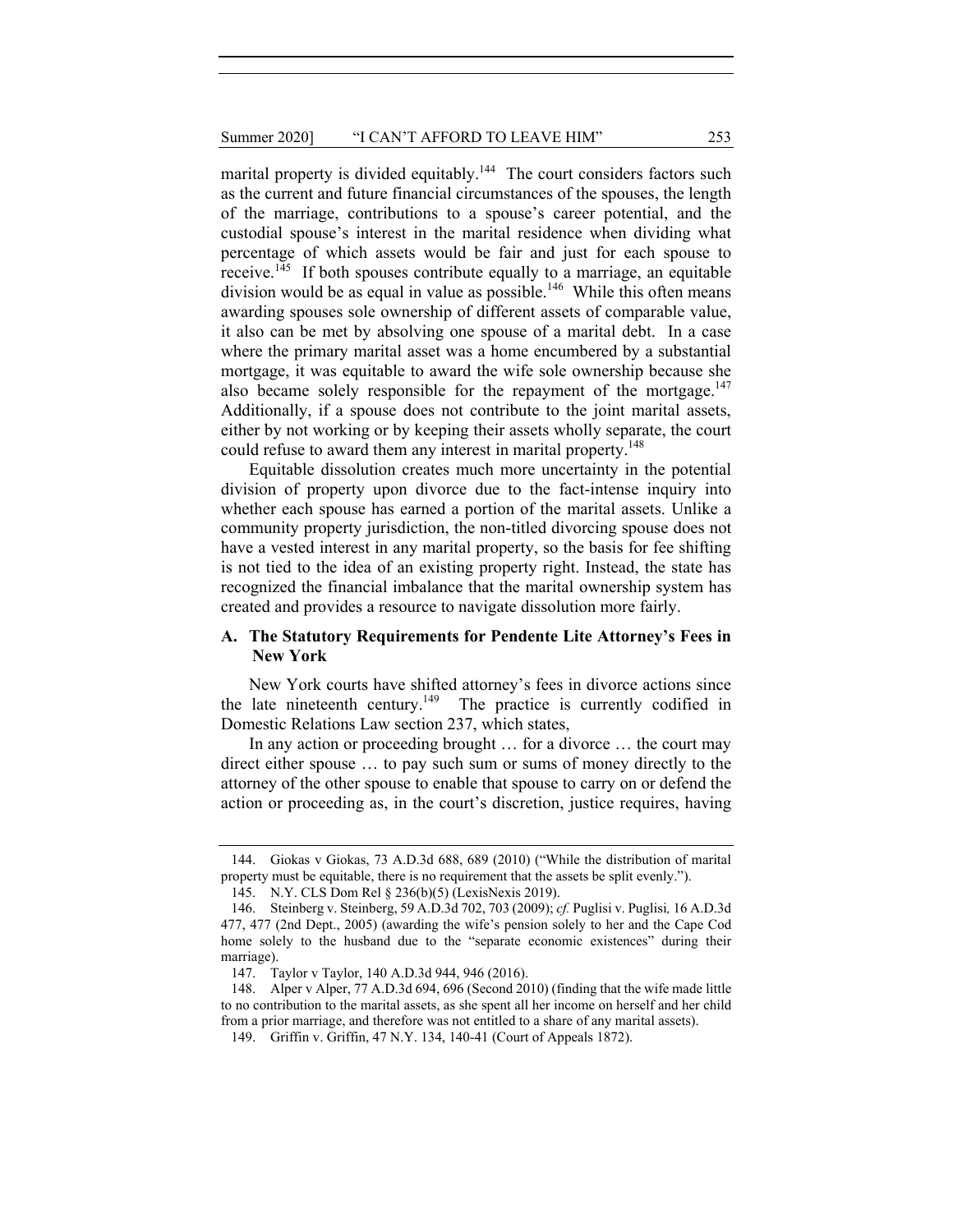regard to the circumstances of the case and of the respective parties. There shall be a rebuttable presumption that counsel fees shall be awarded to the less monied spouse. In exercising the court's discretion, the court shall seek to assure that each party shall be adequately represented and that where fees and expenses are to be awarded, they shall be awarded … pendente lite, so as to enable adequate representation from the commencement of the proceeding.<sup>150</sup>

This replaced New York Civil Practice Act section 1169 and eliminated the requirement that the requesting spouse prove their financial need to receive temporary counsel fees.<sup>151</sup> The purpose of the new law was to enable a "financially disabled spouse" to properly litigate a divorce proceeding.<sup>152</sup> However, the law initially still required that the requesting spouse prove that "justice requires" the award.<sup>153</sup> In 2010, the legislature added the rebuttable presumption that "the less monied spouse" would be awarded pendente lite fees.<sup>154</sup> The purpose of this change was to remove the burden of proof from the economically disadvantaged spouse and instead place it on the one with superior resources.<sup>155</sup>

Determining which spouse is less monied and if the presumption has successfully been rebutted still requires a "review [of the] financial circumstances of both parties together with the circumstances of the case.156 The judicial procedure for awarding pendente lite counsel fees is outlined in the New York Codes, Rules, and Regulations.<sup>157</sup> Of note, the regulations require that the spouses have a preliminary conference in which they exchange statements of net worth, paycheck stubs, state and federal income tax returns, life insurance policies, and other financial documents.<sup>158</sup> The less monied spouse's attorney must provide an affidavit detailing the hourly rates of the attorney and any anticipated experts.<sup>159</sup> If unrepresented by

 <sup>150.</sup> N.Y. CLS Dom. Rel. §237(a).

 <sup>151. 3</sup> NYCP: MA §34.06(e); De Cabrera v. Cabrera-Rosete, 70 N.Y.2d 879, 881 (1987); *see also* Anonymous v. Anonymous, 213 A.D.2d 183, 183-84 (1995).

 <sup>152.</sup> Ravel v. Ravel, 161 A.D.2d 547, 550 (1990); *see also* Kaufman v. Kaufman, 131 A.D.3d 939, 944-45 (2015) (finding that a court may award temporary attorney fees to a nonmonied spouses if there is significant financial disparity between them); *cf.* Ranieri v. Ranieri, 146 A.D.2d 34, 47 (App. Div. 1989) (finding that the court should have denied an award of interim counsel fees because the requesting spouse has sufficient independent means to pay for an attorney).

 <sup>153.</sup> Sponsor Memo. (D. Weinstein) A.7569A, 233d Leg. (NY 2010).

 <sup>154.</sup> N.Y. CLS Dom. Rel. §237(a).

 <sup>155.</sup> Sponsor Memo. (D. Weinstein) A.7569A, 233d Leg. (NY 2010).

<sup>156</sup>*. Id.*

 <sup>157. 22</sup> NYCRR § 202.16 (2019) ("This section shall be applicable to all contested actions and proceedings … in which a judicial determination may be made with respect to alimony, *counsel fees pendente lite*, maintenance, custody and visitation, child support, or the equitable distribution of property.").

<sup>158</sup>*. Id.* § 202.16(f).

<sup>159</sup>*. Id.* § 202.16(k).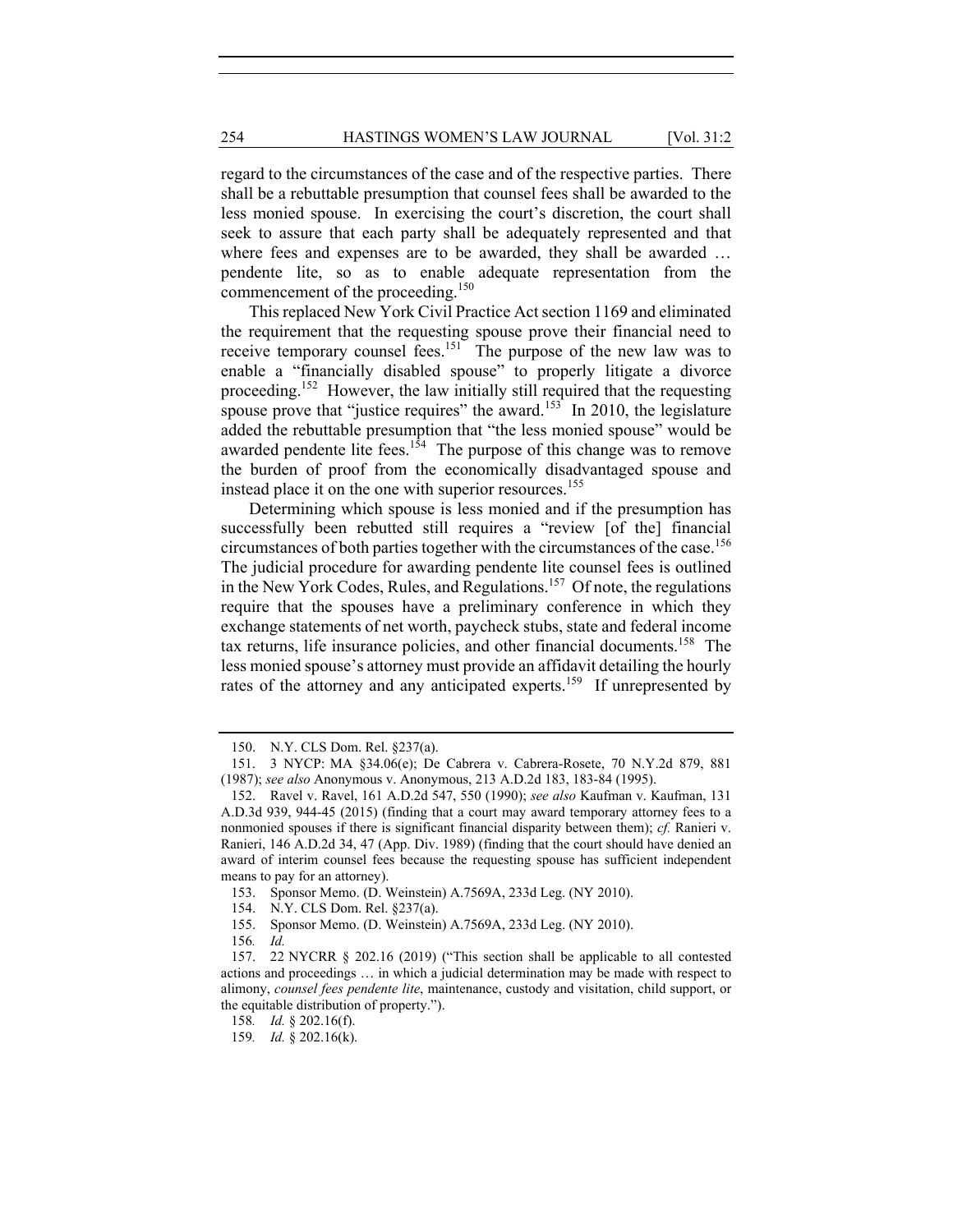counsel, the requesting spouse must prove that they cannot afford representation.160 Failure to meet the disclosure requirements can lead to a denial of the requested fees.<sup>161</sup>

#### **B. The Impact of Judicial Discretion**

Just like in California, New York trial courts are afforded broad discretion when awarding temporary attorney's fees, and appellate courts still generally defer to a trial court's discretion.<sup>162</sup> However, the procedures created by the statutes and regulations provide fairly clear guidelines and streamlines the process of requesting and receiving the necessary pendente lite fees. The courts have held that the presumption of awarding attorney's fees to the economically disadvantaged spouse is rebutted by simply showing that the spouse does not in fact have inferior financial resources. In a recent case, the court upheld a \$3,000 award of temporary attorney's fees to the wife when, after paying taxes and court-ordered maintenance fees, the husband's annual net worth was only \$9,000 more than the wife's.<sup>163</sup> The court found that despite the small disparity between their liquid assets, the husband had not successfully rebutted the presumption that she was less monied and was therefore entitled to pendente lite fees.<sup>164</sup> In a contrary case, the court found that a wife's accumulations of thousands of dollars of savings while receiving maintenance payments and also working a well-compensated job put her on comparable financial grounds to her husband and therefore rebutted the presumption that she was entitled to additional pendente lite counsel fees as the less monied spouse.<sup>165</sup> Therefore, a simple comparison of the parties' respective assets is sufficient to determine which party is eligible for attorney's fees. Additionally, the list of financial documents the parties are required to disclose in the preliminary conference eliminate the need for costly discovery and provide the court with a clear "apples-to-apples" comparison.<sup>166</sup>

The standards established by the pendente lite presumption is beneficial to both spouses with limited financial resources and the attorneys who represent them. It creates more predictability for whether a requesting spouse may receive the award, and it allows attorneys to engage with poorer clients with the understanding that the court will ensure that the attorneys will be fairly compensated for their work. In determining the amounts of the awards, the courts retain more discretion when considering the

<sup>160</sup>*. Id.*

 <sup>161.</sup> Hughes v. Hughes, 208 A.D.2d 502, 502 (Second Dept. 1994) (finding that the wife was not entitled to pendente lite fees because the affidavit provided by her counsel did not include time records or information regarding the work performed to date).

 <sup>162. 3</sup> NYCP: MA 34.06[h].

 <sup>163.</sup> E.J.L. v. K.L.L., 38 Misc. 3d 389, 406 (2012).

<sup>164</sup>*. Id.*

 <sup>165.</sup> Macaluso v. Macaluso, 145 A.D.3d 1295, 1298 (2016).

 <sup>166. 22</sup> NYCRR § 202.16(f) (March 29, 2019).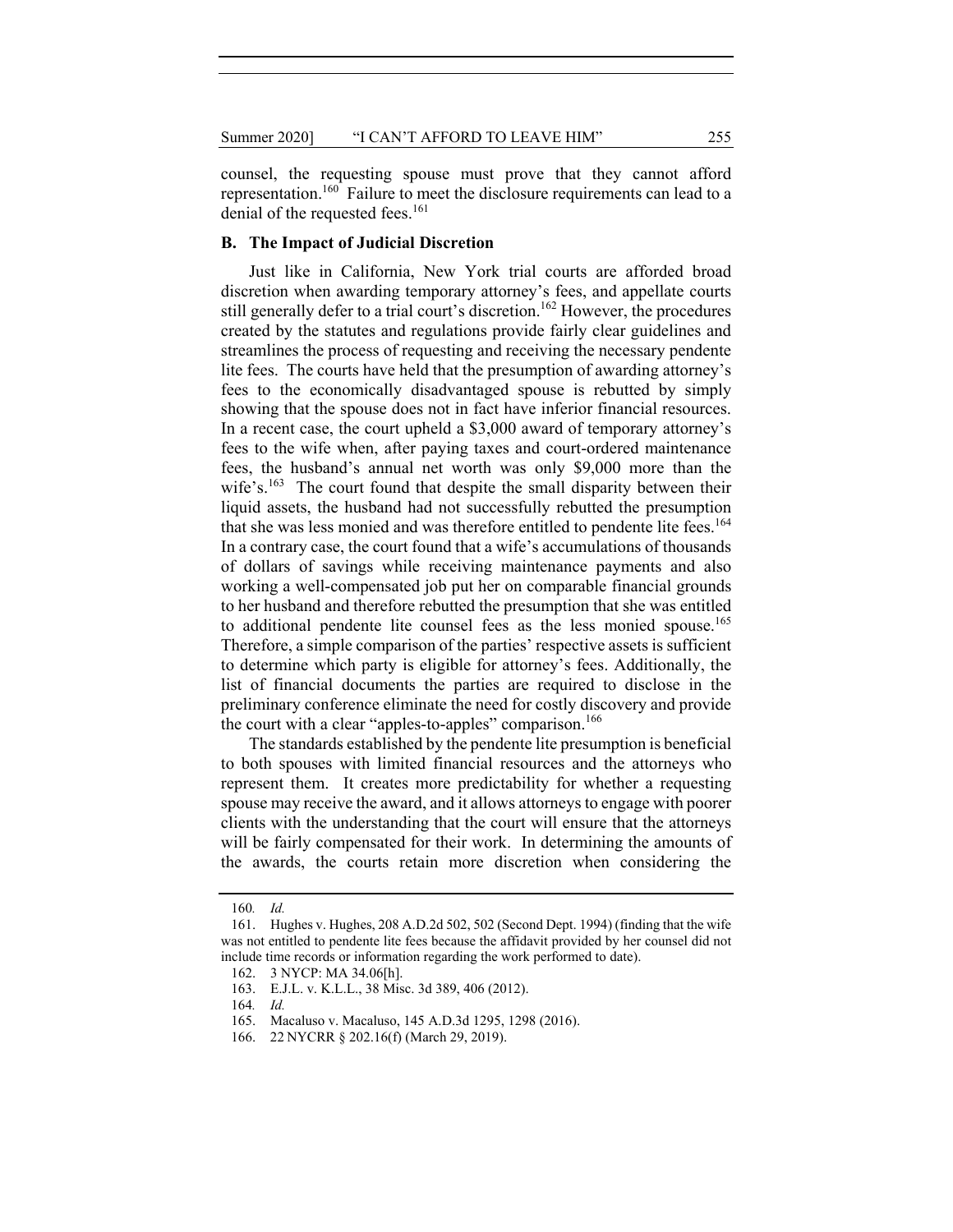complexity of the case and the behavior of the parties.<sup>167</sup> Awards can be altered as a consequence for a party's behavior. In one case, the husband engaged in protracted litigation, obstructed discovery, and moved to exclude his ex-wife from the tennis club where they were both members.<sup>168</sup> In light of his behavior, the appellate court increased the amount of the award to the wife from \$20,000 to \$90,000 in attorney's fees.<sup>169</sup> In another case, the court ordered counsel fees to be paid out of a husband's separate property rather than the marital assets where he attempted to abuse his spouse financially and emotionally through scorched-earth litigation tactics.170 These factors ensure that both parties in the divorce have a clearer understanding of the possible outcomes when courts order pendente lite fees.

#### VI. A CALL FOR MEASURED JUDICIAL DISCRETION

The key distinction in the application of pendente lite attorney's fees in California and New York is that California's statutory factors offer the trial court a significant amount of judicial discretion, while New York's rebuttable presumption of need significantly limits it. When trial courts weigh imprecise and potentially extensive factors to determine if a requesting spouse has sufficient need, they are being asked to determine "the parties' past conduct, present needs, and future life circumstances."<sup>171</sup> Family law, particularly divorce cases, give trial courts more discretion than any other field of private law.172 This can lead to unpredictable results, where outcomes appear to diverge from the stated standards.<sup>173</sup>

Judicial discretion can be very beneficial. It allows for nuanced decisions that consider the individual circumstances of the parties, and it can adapt more easily as justice requires. However, the flexibility comes at a fairly high cost. When a legal standard is not easily discernable, it impedes pro se litigants and less experienced counsel from discerning its meaning and significance to the case, and generally requires legal expertise—and the accompanying billable hours—to distill into a rule.<sup>174</sup> The degree of discretion creates a barrier to justice for those who cannot afford legal representation in their divorce and allows those with superior resources to exploit their former partner. These overall costs may be too great to continue with the current degree of judicial discretion.

<sup>167</sup>*. Macaluso*, 145 A.D.3d at 1298.

 <sup>168.</sup> Culen v. Culen, 157 A.D.3d 930, 933 (2018).

<sup>169</sup>*. Id.* 

 <sup>170.</sup> Schussler v. Schussler, 109 A.D.2d 875, 877-878 (1985).

 <sup>171.</sup> Marsha Garrison, *How Do Judges Decide Divorce Cases? An Empirical Analysis of Discretionary Decision Making*, 74 N.C. L. REV. 401, 409-10 (1996).

<sup>172</sup>*. Id.* at 411.

<sup>173</sup>*. Id.* at 506.

<sup>174</sup>*. Id.* at 516.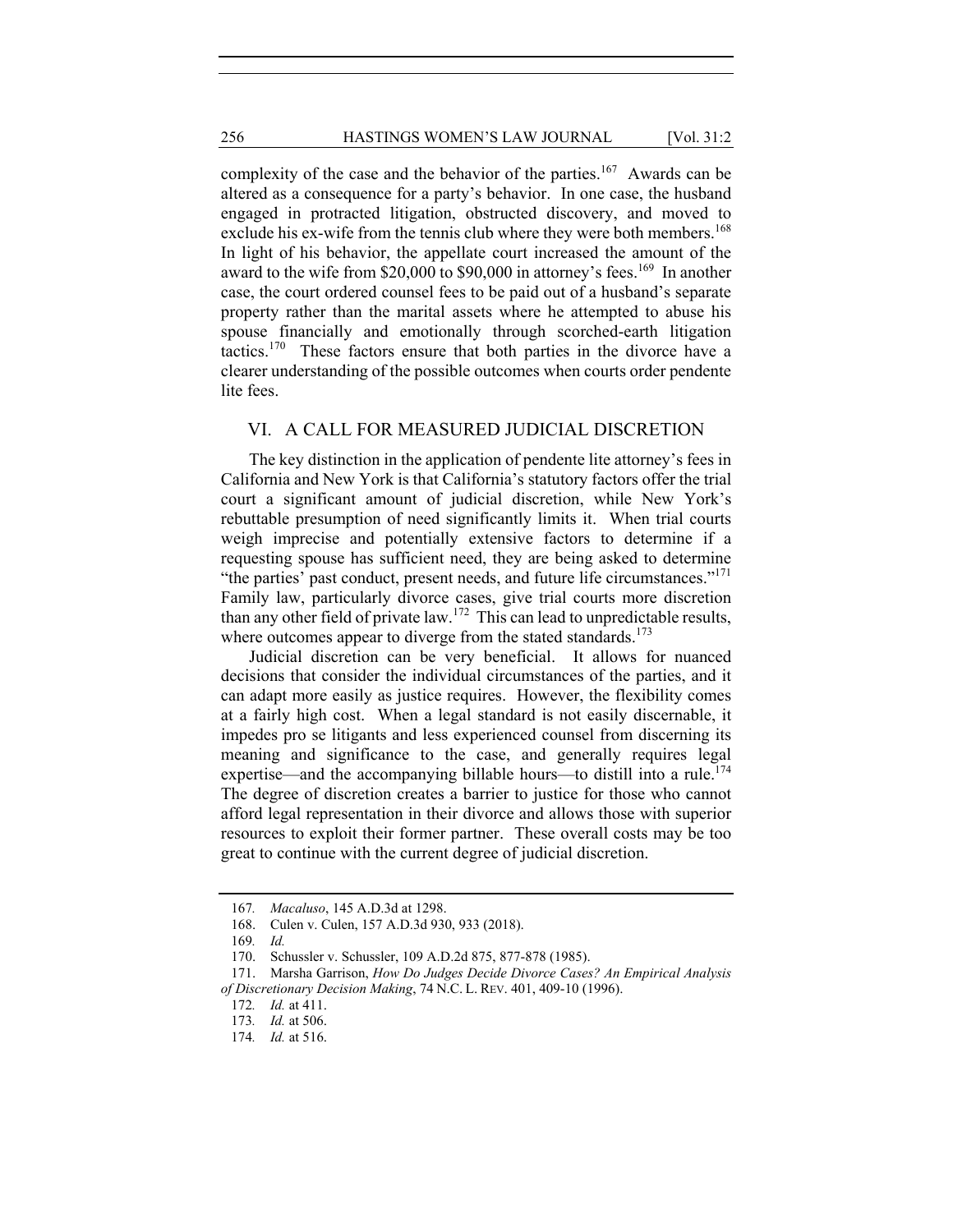When authorizing pendente lite counsel fees, legislatures should seek to establish moderate rules that create consistent outcomes. New York's rebuttable presumption is a model statute that blends clearly delineated standards with limited judicial discretion. It allows both divorcing spouses and their attorneys a in which to predict whether they might receive interim fees, and the discretion allows judges to adapt the amount for the needs, complexity, and behaviors specific to the case.